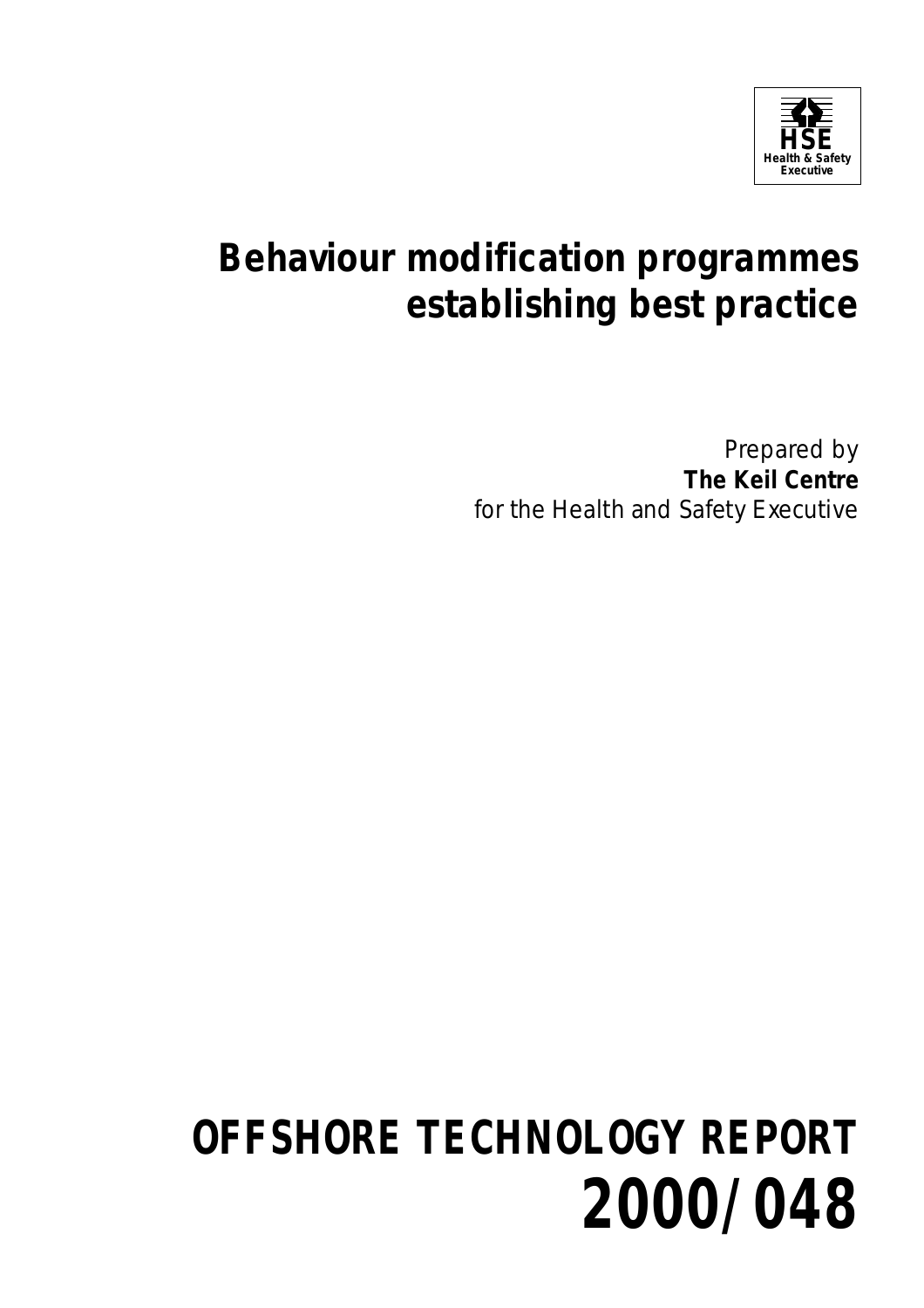© Crown copyright 2001 Applications for reproduction should be made in writing to: Copyright Unit, Her Majesty's Stationery Office, St Clements House, 2-16 Colegate, Norwich NR3 1BQ

First published 2001

ISBN 0 7176 1920 6

All rights reserved. No part of this publication may be reproduced, stored in a retrieval system, or transmitted in any form or by any means (electronic, mechanical, photocopying, recording or otherwise) without the prior written permission of the copyright owner.

This report is made available by the Health and Safety Executive as part of a series of reports of work which has been supported by funds provided by the Executive and BP Amoco. Neither the Executive, nor the contractors concerned assume any liability for the reports nor do they necessarily reflect the views or policy of the Executive.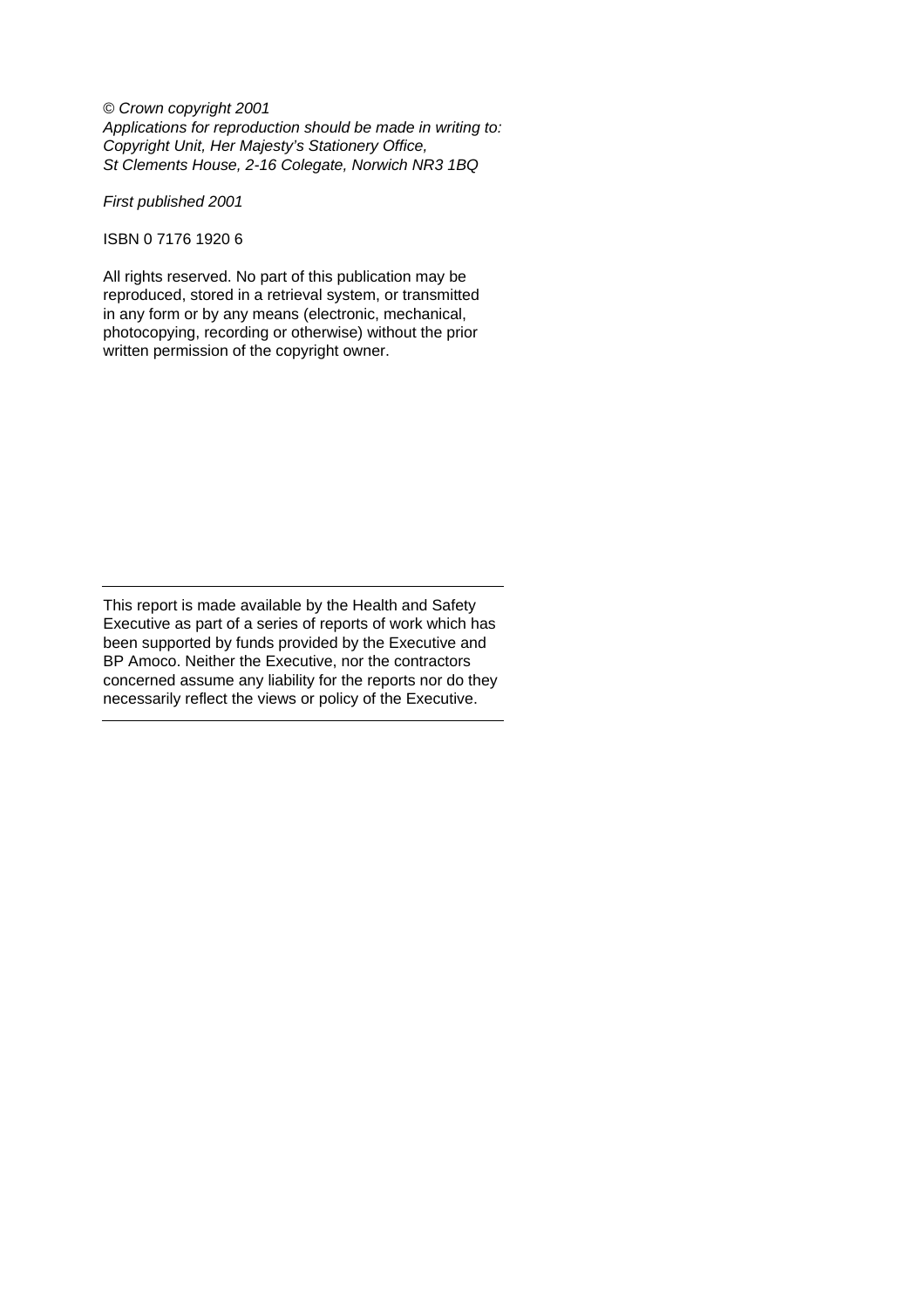

## **Behaviour modification programmes establishing best practice**

**Mark Fleming and Ronny Lardner Chartered Psychologists**

The Keil Centre 5 South Lauder Road Edinburgh EH9 9LJ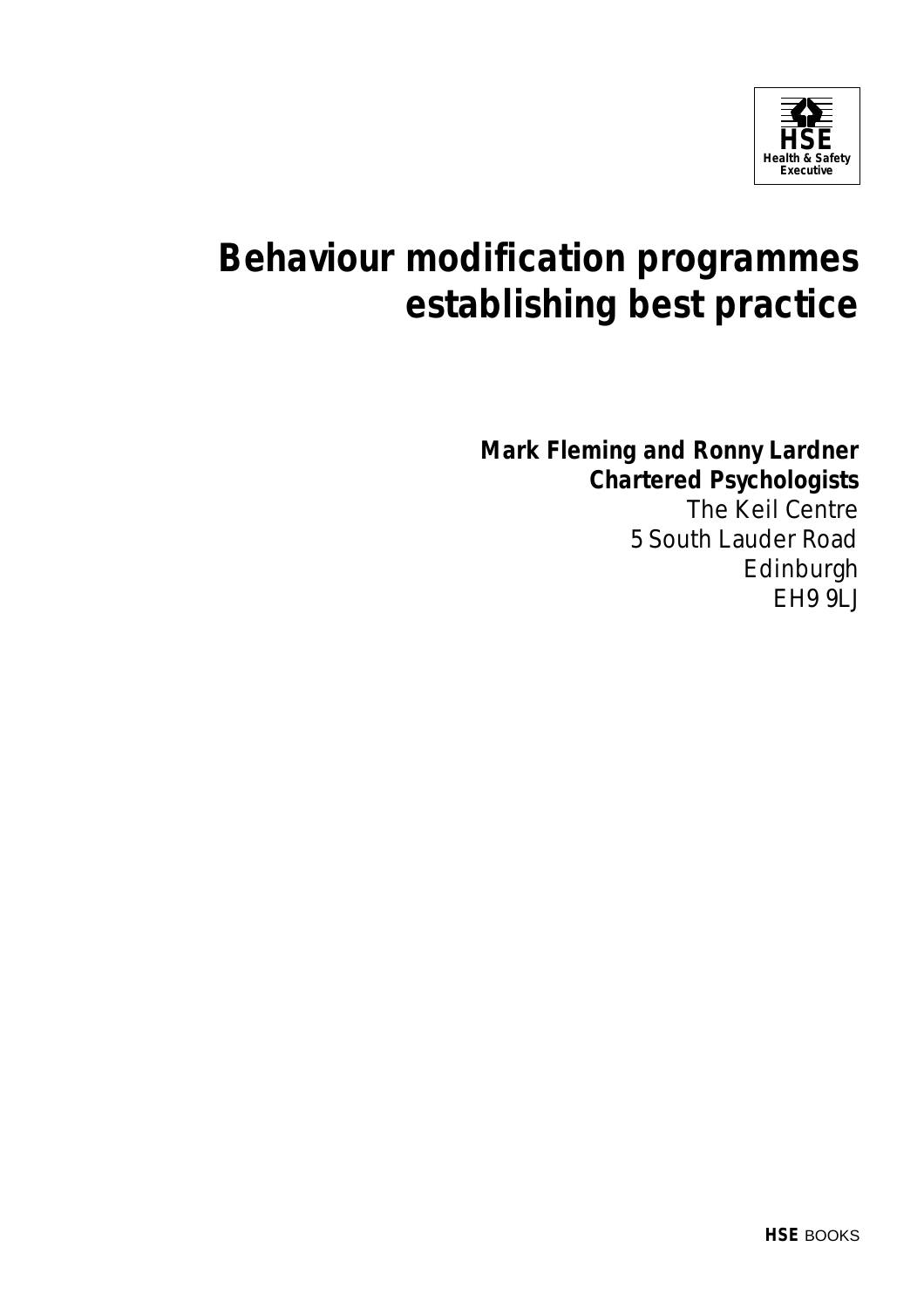## **Table of Contents**

| $\mathbf 1$ . | <b>EXECUTIVE SUMMARY</b>                                         | 5        |
|---------------|------------------------------------------------------------------|----------|
| 2.            | <b>ABOUT THIS REPORT</b>                                         | 6        |
| 3.            | <b>INTRODUCTION</b>                                              | 6        |
| 4.            | <b>CASE STUDY OBJECTIVES</b>                                     | 6        |
| 5.            | OFFSHORE BEHAVIOUR MODIFICATION PROGRAMME CASE<br><b>STUDIES</b> | 6        |
| 6.            | <b>CASE STUDY RESULTS</b>                                        | 8        |
| 7.            | TIME OUT FOR SAFETY BP AMOCO'S ANDREW PLATFORM                   | 8        |
| 7.1.          | Introduction                                                     | $\bf{8}$ |
| 7.2.          | Ownership                                                        | 8        |
| 7.3.          | Definition of safe / unsafe behaviours                           | 8        |
| 7.4.          | Training                                                         | 9        |
| 7.5.          | <b>Observation</b>                                               | 9        |
| 7.6.          | <b>Establishing baseline performance</b>                         | 9        |
| 7.7.          | Feedback                                                         | 9        |
| 7.8.          | Reinforcement                                                    | 9        |
| 7.9.          | <b>Goal-setting</b>                                              | 10       |
| 7.10.         | <b>Review</b>                                                    | 10       |
| 7.11.         | <b>Effects on safety performance</b>                             | 10       |
| 7.12.         | <b>Learning points</b>                                           | 10       |
| 7.13.         | <b>Summary</b>                                                   | 11       |
| 8.            | ADVANCED SAFETY AUDITING BP AMOCO'S MILLER<br><b>PLATFORM</b>    | 11       |
| 8.1.          | Introduction                                                     | 11       |
| 8.2.          | Ownership                                                        | 12       |
| 8.3.          | Definition of safe / unsafe behaviours                           | 12       |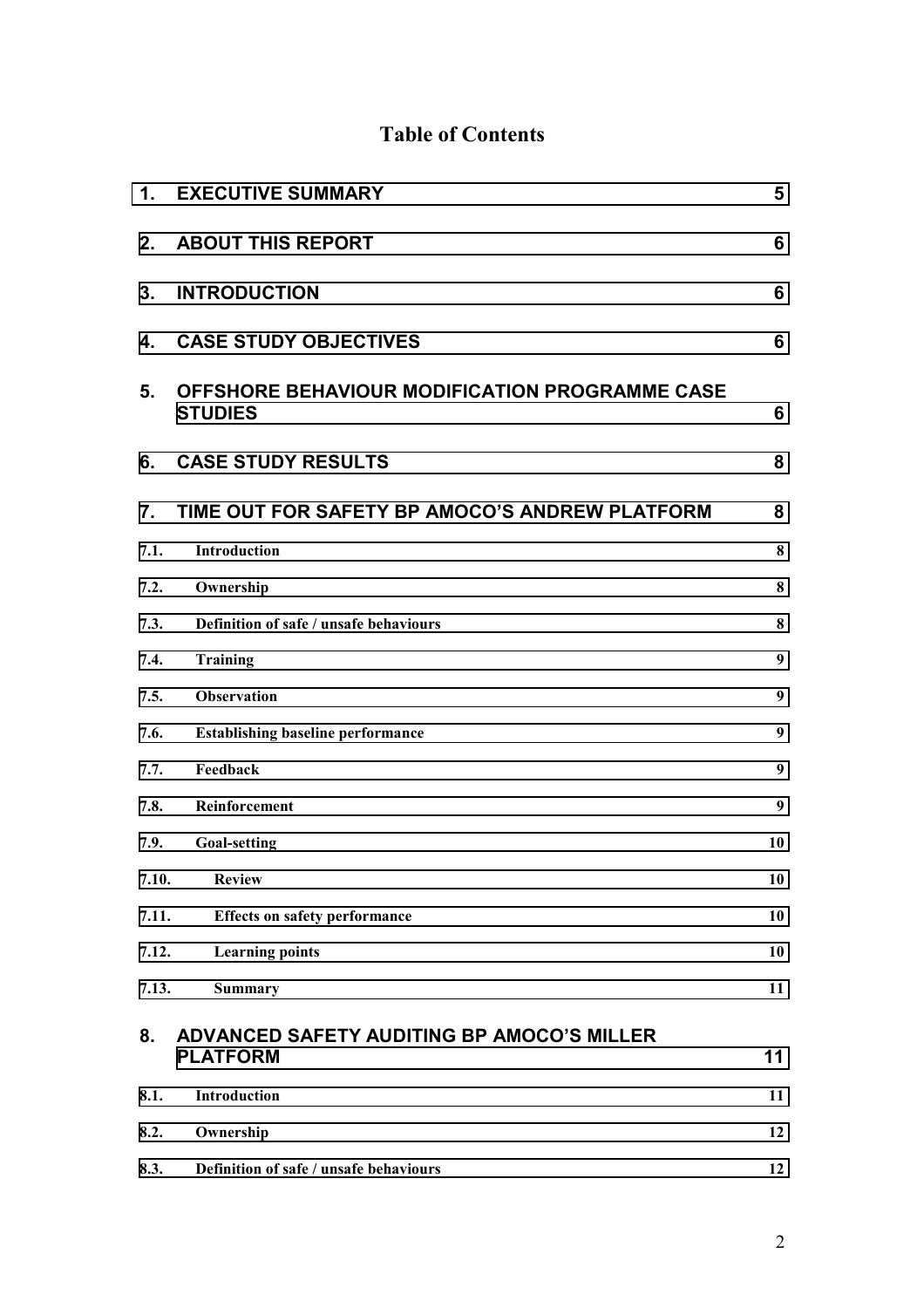| 8.4.  | <b>Training</b>                                 | 12 |
|-------|-------------------------------------------------|----|
| 8.5.  | <b>Observation</b>                              | 12 |
| 8.6.  | <b>Establishing baseline performance</b>        | 12 |
| 8.7.  | Feedback                                        | 13 |
| 8.8.  | Reinforcement                                   | 13 |
| 8.9.  | <b>Goal-setting</b>                             | 13 |
| 8.10. | <b>Review</b>                                   | 13 |
| 8.11. | <b>Effects on safety performance</b>            | 13 |
| 8.12. | <b>Learning points</b>                          | 13 |
| 8.13. | <b>Summary</b>                                  | 14 |
| 9.    | RELAUNCH OF STOP PROGRAMME - CONOCO (U.K.) LTD  | 14 |
| 9.1.  | Introduction                                    | 14 |
| 9.2.  | Ownership                                       | 15 |
| 9.3.  | Definition of safe / unsafe behaviours          | 15 |
| 9.4.  | <b>Training</b>                                 | 16 |
| 9.5.  | <b>Observation</b>                              | 16 |
| 9.6.  | <b>Establishing baseline performance</b>        | 16 |
| 9.7.  | Feedback                                        | 16 |
| 9.8.  | Reinforcement                                   | 16 |
| 9.9.  | <b>Goal-setting</b>                             | 17 |
| 9.10. | <b>Review</b>                                   | 17 |
| 9.11. | An example of a STOP campaign                   | 17 |
| 9.12. | <b>Learning points</b>                          | 17 |
| 9.13. | <b>Effects on safety performance</b>            | 18 |
| 9.14. | <b>Summary</b>                                  | 18 |
|       | 10. CARE PLUS- SHELL'S CORMORANT ALPHA PLATFORM | 18 |
| 10.1. | Introduction                                    | 18 |
| 10.2. | Ownership                                       | 19 |
| 10.3. | Definition of safe / unsafe behaviours          | 19 |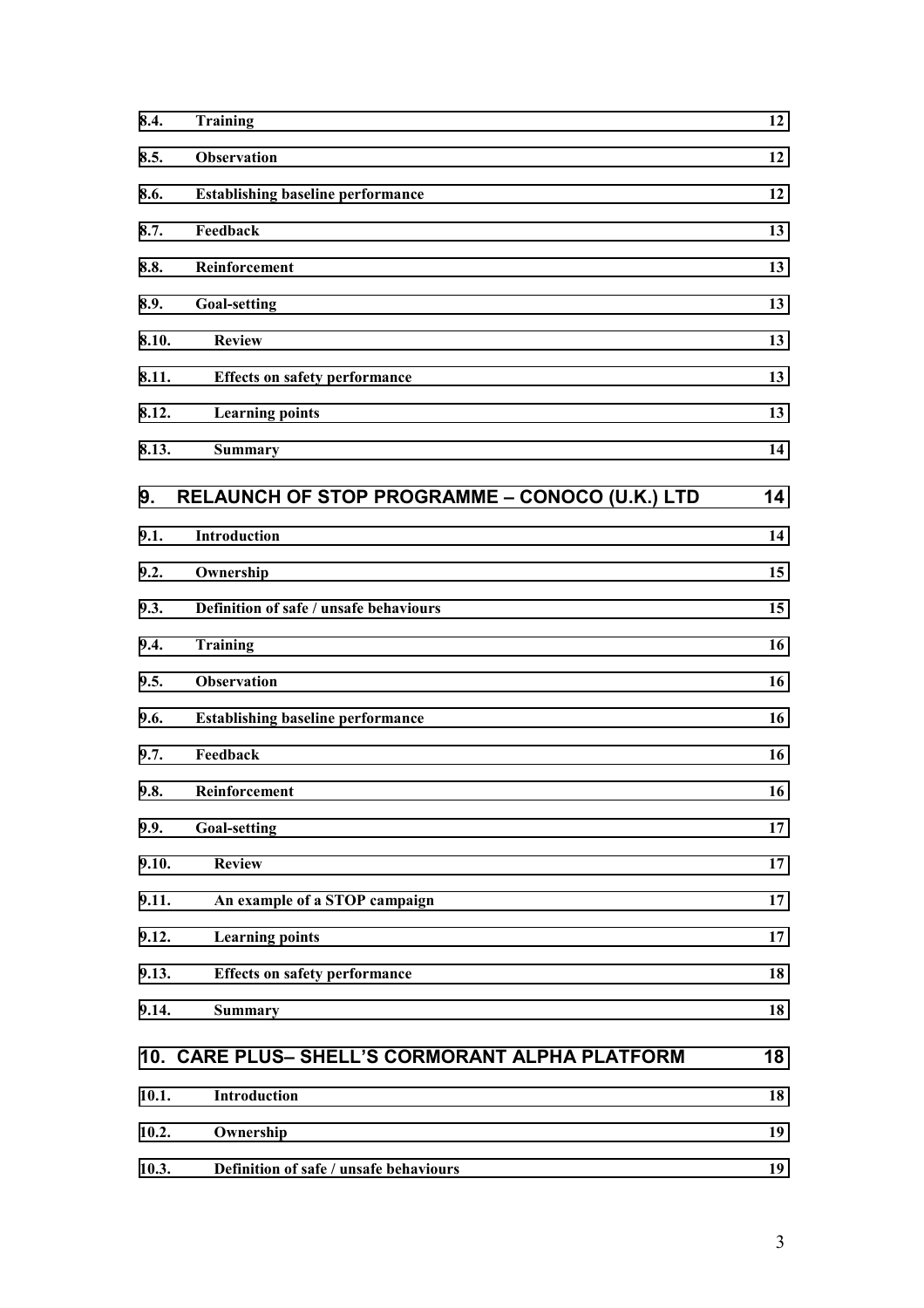| 10.4.  | <b>Training</b>                              | 19 |  |  |
|--------|----------------------------------------------|----|--|--|
| 10.5.  | <b>Observation</b>                           | 20 |  |  |
| 10.6.  | <b>Establishing baseline performance</b>     | 20 |  |  |
| 10.7.  | Feedback                                     | 20 |  |  |
| 10.8.  | Reinforcement                                | 20 |  |  |
| 10.9.  | <b>Goal-setting</b>                          | 21 |  |  |
| 10.10. | <b>Review</b>                                | 21 |  |  |
| 10.11. | <b>Effects on safety performance</b>         | 21 |  |  |
| 10.12. | <b>Learning points</b>                       | 21 |  |  |
| 10.13. | <b>Summary</b>                               | 22 |  |  |
|        | 11. OVERALL SUMMARY OF THE FOUR CASE STUDIES | 24 |  |  |
|        | <b>12. CONCLUSIONS</b><br>26                 |    |  |  |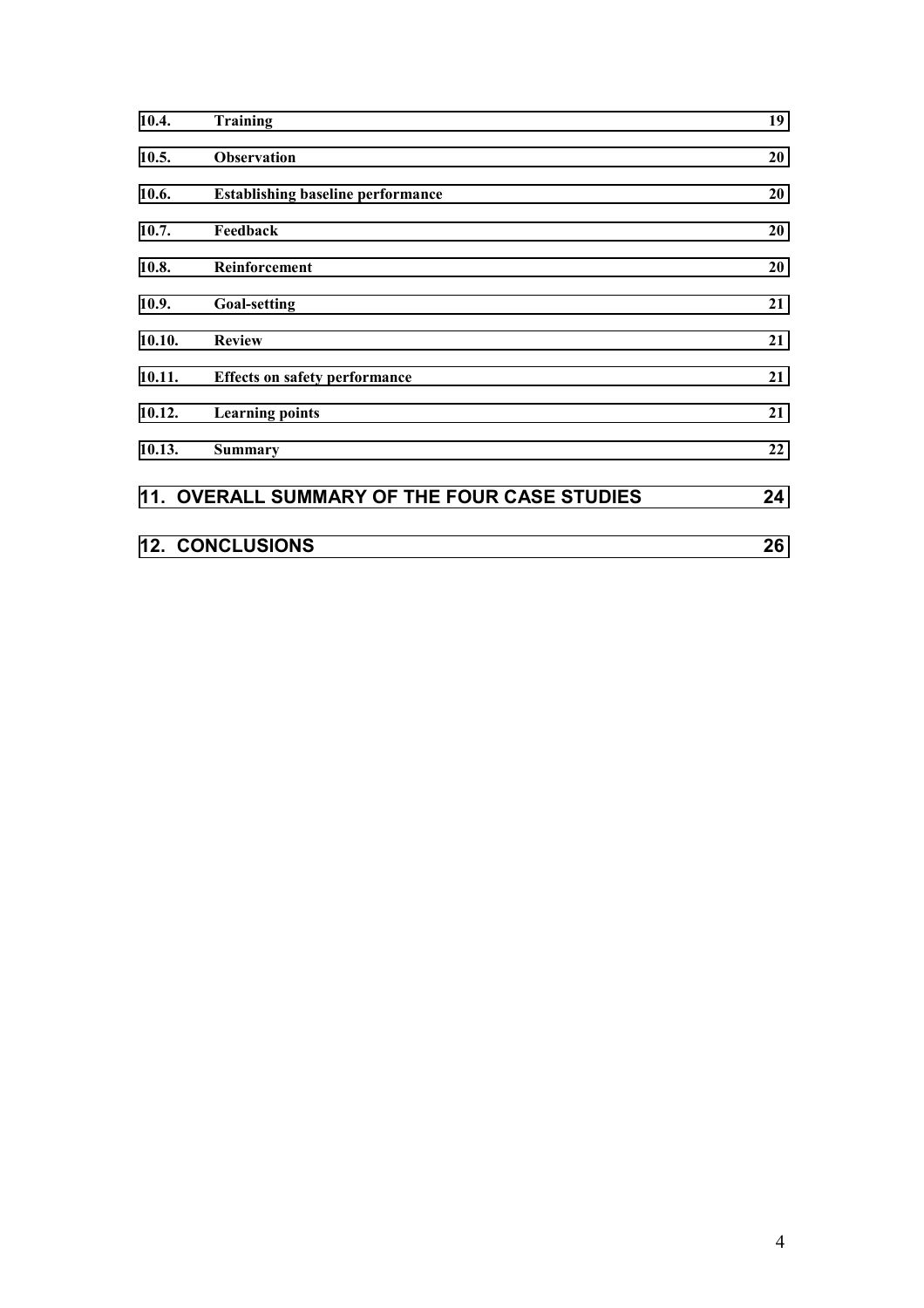### <span id="page-6-0"></span>**1. Executive summary**

Offshore oil and gas companies are making increasing use of behaviour modification programmes, which are designed to improve safety by modifying worker behaviour. Reports on the success of these programmes vary from dramatic reductions in accident rates to no change and or worker disillusionment. There is a shortage of clear, readable and impartial information, to assist those purchasing and implementing behavioural modification programmes. In order to address this issue, four case studies were carried out to provide information about the range of programmes currently being used and identify barriers and enablers associated with these behaviour modification programmes. The four programmes are Time Out For Safety (TOFS), Advanced Safety Auditing (ASA), STOP and Care Plus. Each case study involved interviewing both onshore and offshore managers and installation employees. Accident statistics were reviewed to assess the impact of these programmes on safety.

TOFS was developed by the drilling crew on the BPAmoco's Andrew platform, in response to some of the challenges they were facing. Over time it has been adopted by the entire platform, and more recently by other installations. TOFS is effective because it is designed to modify an important behaviour of frontline employees, namely stopping the job if they have any safety concerns. It is simple, as it does not require employees to complete forms, which also reduces anxiety about colleagues being reprimanded for their actions. The successful introduction of TOFS on the Andrew platform was partially due to the positive safety culture the installation's already had at the time TOFS was introduced.

ASA has provided an additional means for management on BPAmoco's Miller platform to make a visible, tangible commitment to safety. They do this by conducting ASA's themselves, providing ASA training for most of their workforce, and opening up their own managerial work practices by inviting all staff to conduct an ASA on them. What began as a management tool has been widened to include all core employees, and ownership of ASA has thus been extended.

Conoco relaunched their STOP programme to address employee concerns about its effectiveness and implementation. Conoco management regard the relaunch of STOP as a success. Managers and supervisors' participation in the programme has been enhanced, and they believe they have now enlisted the core crew's acceptance of STOP. Core crew now understand that via STOP they can make a real contribution to safety with very little additional time and effort.

Care Plus is a complex behavioural intervention, which includes all the major features of behaviour modification. There appears to be a strong sense of ownership for the programme among the workforce. The programme seems to have a momentum and life of its own because it has endured, although many of the initial volunteers and champions have left the platform. The acceptance of Care Plus by the majority of the workforce has been a major achievement. The programme has been fully operational for less than 12 months, yet there has already been a reduction in frequency rate of first aid cases. The criteria for the success for this type of intervention are management commitment, trust between all staff and employees who are interested in safety and willing to take ownership of their own safety behaviour.

The four case studies highlight a number of enablers and barriers that are commonly encountered when implementing a behavioural safety initiative. The preconditions required before implementing a behavioural safety initiative are provided.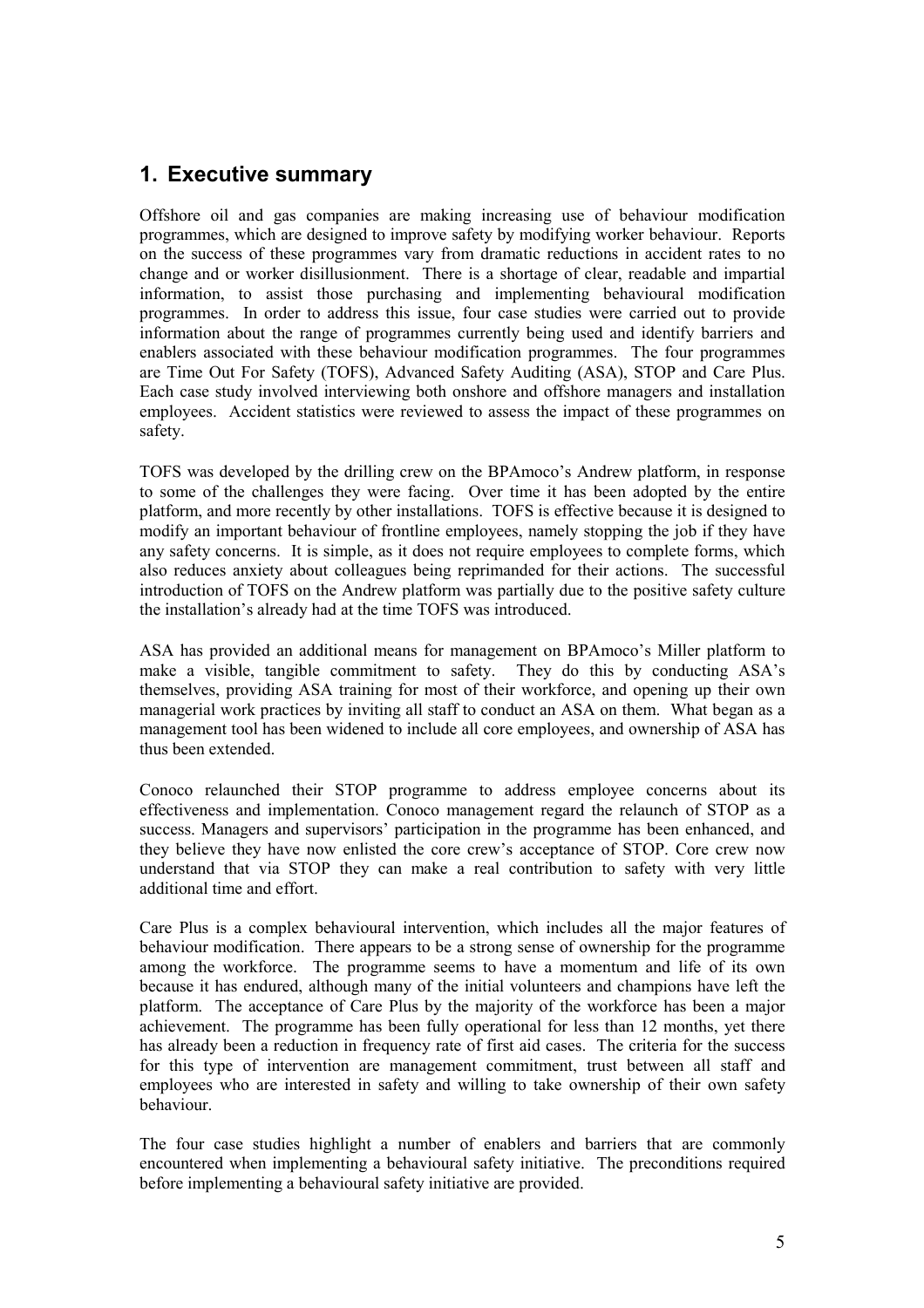## <span id="page-7-0"></span>**2. About this report**

This report will assist the reader in designing, implementing and improving safety behaviour modification programmes. In addition, it will provide the HSE, including offshore inspectors with knowledge and information to advise the industry on this important topic and enable them to make informed decisions about the impact these programmes are having on safety in the offshore oil industry.

## **3. Introduction**

Offshore oil and gas companies are making increasing use of behaviour modification programmes, which are designed to improve safety by modifying worker behaviour. A comprehensive literature review<sup>1</sup> was carried out to explain the underpinning theory and effectiveness of behaviour modification. The review also identified a range of barriers and enablers to the success of behaviour modification programmes. The results of the review indicated that additional research was required to provide adequate guidance on the selection, implementation and effectiveness of these programmes in an offshore environment.

Behavioural modification programmes, which address safety, typically involve some form of workplace observation of unsafe acts or conditions, with a procedure for follow-up action and reporting system. The follow-up action can be targeted at the individual, team or organisation, depending on the features of the specific programme. The programmes currently being used offshore vary widely in objective, type and application. Reports on the success of these programmes vary from dramatic reductions in accident rates to no change and or worker disillusionment. While managers are able to make some intuitive assumptions about the likely features of successful programmes, there was a need for clear, readable and impartial information, to assist those purchasing and implementing behavioural modification programmes.

## **4. Case study objectives**

The four case studies were carried out to investigate what aspects of behaviour modification programmes appear to be critical to success and to establish the main learning points from participating companies' experience of implementing behaviour modification programmes.

## **5. Offshore behaviour modification programme case studies**

The four behaviour modification programmes included in the study were selected to represent the broad range of behaviour modification programmes currently in use by the offshore industry. A categorisation scheme was developed to classify potential case studies in order to ensure that a representative sample of those being used in the offshore industry was selected. The four programmes selected are presented in the Table 1 under the of behaviour modification category.

| <b>TOFS</b> |
|-------------|
| ASA         |
| <b>STOP</b> |
| Care Plus   |
|             |

| Table 1: Behaviour modification programme selected by programme category |  |  |  |
|--------------------------------------------------------------------------|--|--|--|
|                                                                          |  |  |  |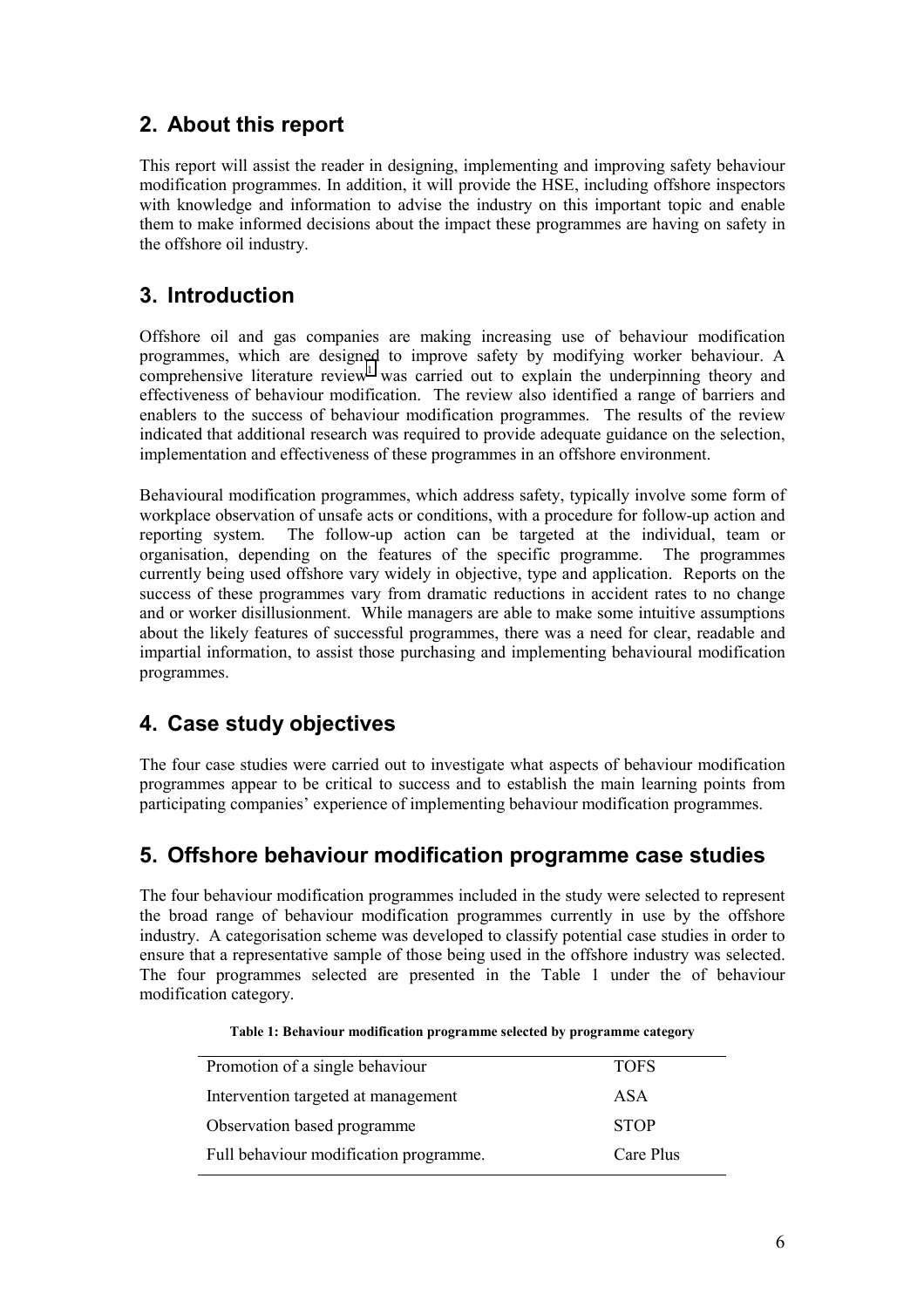The case studies were carried out to identify features of successful programmes, difficulties encountered and what companies learnt from the experience. Each case study involved interviewing the key stakeholders from the section of the organisation participating in the study. These stakeholders included an onshore manager, an offshore manager and a workforce representative. In addition, where available relevant documentation, reports (e.g. safety climate surveys) and statistics (e.g. accident statistics) were reviewed to evaluate the effectiveness of the programme.

A literature review<sup>1</sup> identified the principle features of behaviour modification programme and the elements associated with their effectiveness. The nine elements identified are listed below.

#### • **Ownership**

Is the programme owned and driven by management or management led with employee involvement and ownership?

#### • **Definition of safe/unsafe behaviours**

If safe and unsafe behaviours defined, are they specified by specialists or employees and based on the analysis of previous accidents, risk assessment expert judgement or observation?

#### • **Training**

Is the training focused at managers, observers or frontline employees? What does the training include?

#### • **Observation**

Are the observations carried out by managers, frontline staff or external experts? Do they focus on safe or unsafe behaviour, unsafe conditions or environmental conditions?

#### • **Establishing baseline performance**

Was baseline performance established before the intervention was carried out?

#### • **Feedback**

Is feedback provided face to face to the individual at the time, graphically to the entire platform or both?

#### • **Reinforcement**

How is reinforcement provided? Is it via, management support, praise, encouragement, public recognition or financial reward?

#### • **Goal-setting**

Are performance targets set and if they are they set by managers or frontline staff?

#### • **Review**

Is the programme effectiveness systematically reviewed on a regular basis?

An interview schedule was structured around the above features to ensure that all the important factors were discussed during the case study interviews and the results could be placed within a theoretical framework. The results of the interviews were analysed to produce an overall picture of the elements and features of the case study behaviour modification programmes and the organisational requirements that increased the likelihood of success.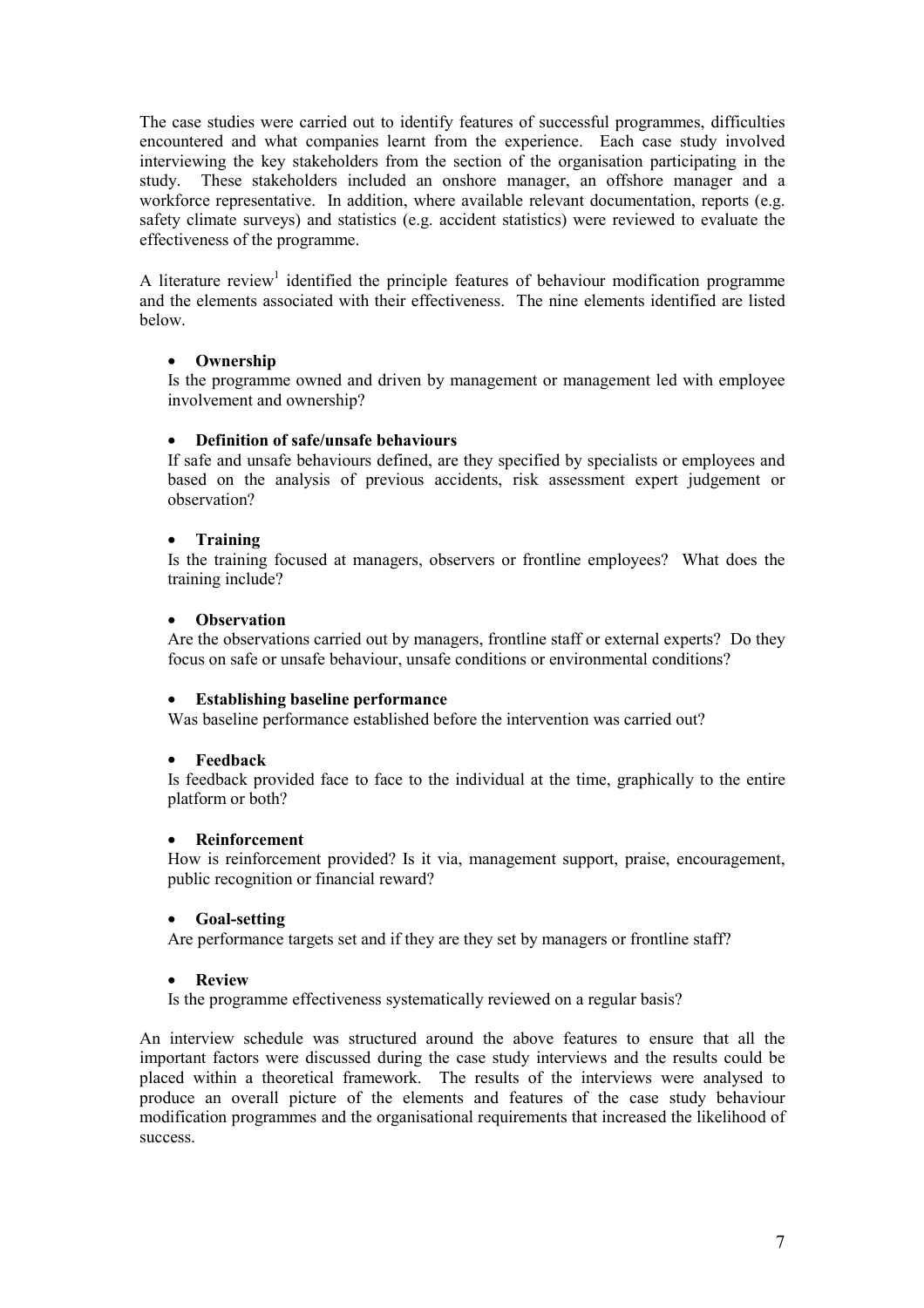## <span id="page-9-0"></span>**6. Case study results**

The results of the four case studies are presented below. The findings are classified based on the features of behaviour modification programmes identified in the literature review<sup>1</sup>. The impact of the programme on safety performance and the learning points identified are also described.

## **7. Time Out For Safety BP Amoco's Andrew platform**

This case study describes the Time Out For Safety (TOFS) technique developed on BP Amoco's Andrew Platform. TOFS is designed to encourage all employees to stop any operation if they are unsure about anything or have concerns about safety. It also aims to encourage employees to take more ownership for their own and others safety.

#### **7.1. Introduction**

The Andrew drilling crew developed Time Out For Safety prior to platform hook-up. The impressive safety performance of the drilling crew on the Andrew (one LTI in the entire drilling programme) has been partially attributed to the use of TOFS. In light of this success, BPAmoco has included Time Out For Safety (TOFS) in their Safety Behaviour Toolkit and promoted the technique across the BPAmoco federation.

#### **7.1.1. What is Time Out For Safety?**

Mr. Mike Simpson, the Santa Fe drilling manager for the Andrew, is credited with having the idea for TOFS. The concept was initially presented to the Andrew workforce at an away-day prior to installation hook-up. Initially, TOFS only appeared to be relevant to drilling operations because it was designed to operate in a drilling context, where team members work closely together and all team members need to have a clear understanding of what is happening. In contrast, production teams tend to be more dispersed and communication tends to occur over a longer time-scale (hours versus minutes). Despite these differences, it became clear that TOFS had a wider application and it was adopted by the entire platform six months after platform commissioning.

One of the most distinctive features of TOFS is its simplicity. The technique provides team members with a mechanism to stop any operation if they are uncertain about anything or have safety concerns. Employees 'call a TOFS' by making a T sign with their hands, this signal is useful in noisy environments where it can be difficult to hear colleagues. The technique provides a medium to promote this positive behaviour, which was encouraged before the advent of TOFS. The technique makes it clear that employees are able, and in fact expected, to stop a job if they feel this is necessary.

#### **7.2. Ownership**

Initially, TOFS was seen as solely relevant to the drilling crew due to the nature of their operations i.e. dynamic and close team working. It took over six months before the remainder of Andrew personnel adopted TOFS. The process is now owned by all personnel on the platform and continued to be used after the main drilling programme was completed.

#### **7.3. Definition of safe / unsafe behaviours**

TOFS does not define the types of unsafe conditions or acts to be observed. It does list a range of situations where it is appropriate to call a TOFS. Appropriate situations include when there is a change of plan, an unscheduled event, incomplete understanding, an observation with a safety impact, a need to pass on information critical to the job, emergence of a previously unidentified risk or hazard, need to ask for help. On the Andrew platform,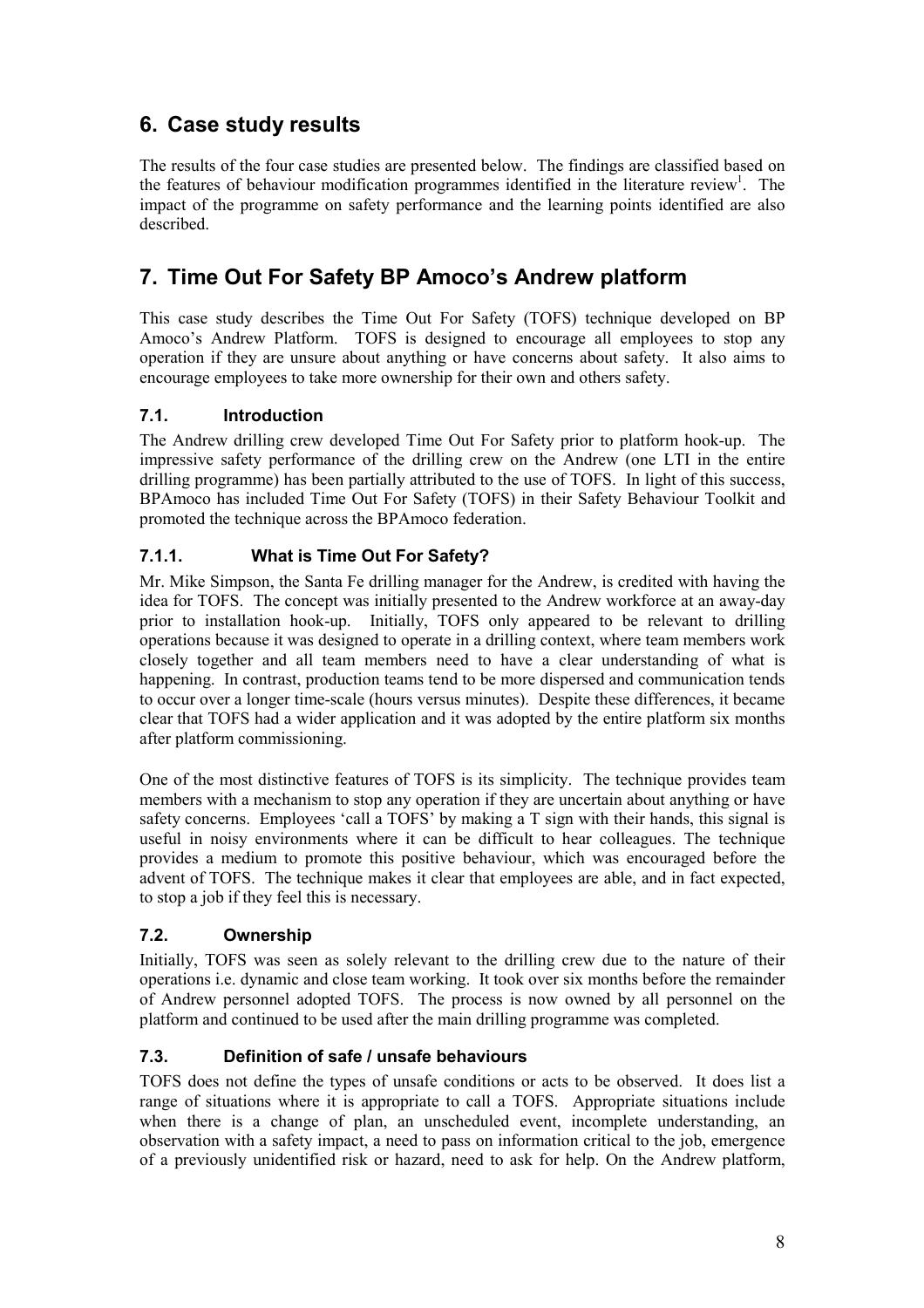<span id="page-10-0"></span>TOFS is used alongside DuPont's STOP programme, which defines broad categories of unsafe acts and conditions.

#### **7.4. Training**

Initially the drilling-crew promoted TOFS during a platform meeting on the Andrew. They gave presentations to explain what TOFS is and how it should be used. Safety representatives were also given information about TOFS and they were encouraged to promote its use on the installation. TOFS training is also included in onshore inductions for all new platform employees.

Training involved a 20-30 minute presentation given by supervisors during their weekly toolbox talks and presentations were given at onshore inductions. This training outlined the principles behind TOFS, how to call one and what to do if someone calls a TOFS. It also identified situations where using a time out would be appropriate. The training countered the objection that frontline employees already stop the job if anyone has concerns, by presenting participants with a recent accident that would have been prevented if a TOFS had been called. Survey results, which indicated that frontline staff did not always stop the job, even if they were concerned about safety, were presented to demonstrate the need for TOFS. A number of videos and other training materials have now been developed.

#### **7.5. Observation**

TOFS, unlike other behaviour modification programmes, does not aim to increase the number of safety observations made by employees. It is designed to enable frontline employees to act if they observe an unsafe condition or if they have any safety concerns. The system is different from other systems such as STOP, which focus on the behaviour of people, while with TOFS the job is stopped not a person.

#### **7.6. Establishing baseline performance**

Baseline levels of the frequency with which employees stopped the job were not established before the introduction of TOFS. The results of an attitude survey indicated that frontline staff had a different perception from their supervisors about frontline employees' willingness to stop the job for safety reasons. The results suggest that frontline staff were inhibited about stopping the job for safety reasons.

#### **7.7. Feedback**

The individual who calls a TOFS is given positive feedback for their actions. The team listens to the individual's concerns, discusses the job, and agrees the actions required to ensure that the job is completed safely. Supervisors and managers encourage frontline staff to call a TOFS by reacting positively and leading by example. Senior management demonstrated their commitment to TOFS by shutting down the platform for a TOFS. Important TOFS may be recorded and distributed around the installation to promote the effectiveness of the programme and highlight potential risks.

#### **7.8. Reinforcement**

An employee who calls a TOFS is given reinforcement through praise and thanks from their team and their supervisor. The OIM and senior management reinforces TOFS by promoting it and encouraging individuals to use the TOFS system. Occasionally financial rewards are given to people who have called a TOFS at a critical moment and thus prevented an incident or injury.

Senior management provide reinforcement for TOFS by showing their commitment at critical moments. For example, a shut down was allowed to over-run because employees had called a number of TOFS. If managers had tried to complete the shutdown within the initial time scale, employees may have believed that they wanted them to stop calling all these TOFS and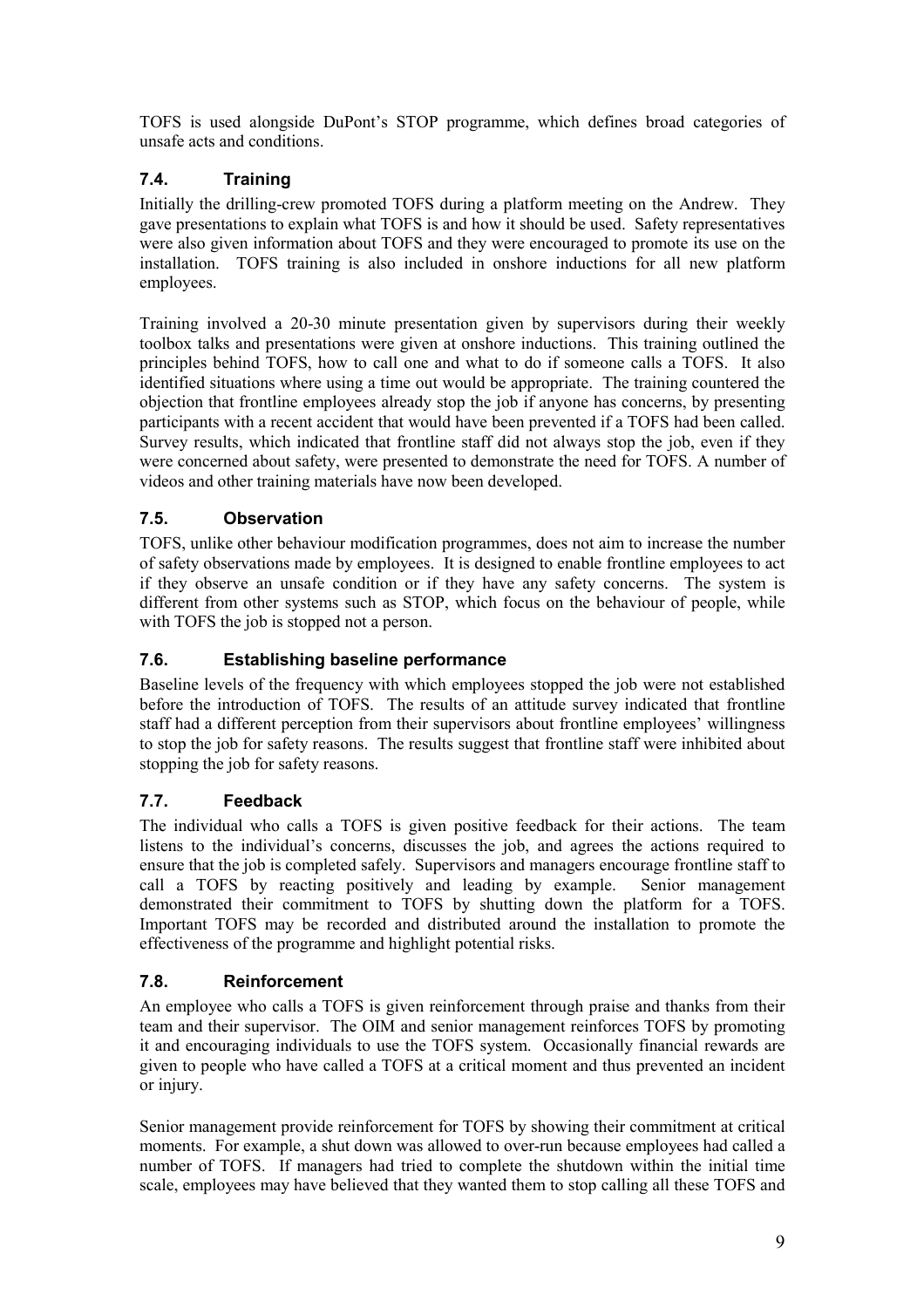<span id="page-11-0"></span>get on with the job. In the drilling industry, it is important that the operating company give their support to the programme by counting a TOFS as productive time and not downtime. It is less likely that drilling crew members would call a TOFS if it was seen as downtime.

#### **7.9. Goal-setting**

There is no goal-setting with TOFS. In fact, it would go against the underlying philosophy of TOFS to set goals because it is designed to give frontline employees the authority to call a TOFS whenever they feel it is necessary. If a target number of TOFS were set, it would undermine the credibility of TOFS. In addition, an important feature of TOFS is that they are not recorded, therefore it would not be possible to measure performance against targets. It is argued that not recording TOFS makes it easier for people to call a time-out, as they are not concerned about any repercussions of their actions.

#### **7.10. Review**

The programme has not been systematically reviewed. The lack of review appears to be partially due to the fact that the system does not generate measurable information. A systematic review of TOFS is not seen as necessary because it is recognised as a good idea and is reasonably cheap to implement.

#### **7.11. Effects on safety performance**

It is difficult to establish the impact of TOFS on safety because it was introduced before platform hook up and therefore there is no accident data prior to its introduction. The Andrew has an impressive safety record, as there has only been four lost time accidents since hook up.

The main behavioural effect of TOFS is enabling all platform personnel to stop any operation for safety reasons. The programme states that personnel have a responsibility to stop a job if they believe it is unsafe. Andrew platform management believe that TOFS has been instrumental in developing the installation's safety culture by increasing frontline employee ownership for safety.

#### **7.12. Learning points**

The implementation of TOFS on the Andrew platform is regarded as a success by senior managers and the OIM. Features unique to the Andrew platform appear to have been important for the success of TOFS. In the first instance, the idea appears to have arisen out of potential difficulties associated with the minimal manning, facilities (e.g. only one crane) and difficult drilling conditions on the Andrew. The effectiveness of TOFS was enhanced by the open, trusting and involving culture present on the Andrew before hook-up. In addition, the Andrew selection process was designed to select personnel with good interpersonal skills and a willingness to adopt new ways of working. The effectiveness of TOFS on the Andrew was influenced this installation's high level of safety culture maturity (see Fleming & Lardner, 1999<sup>[2](#page-27-0)</sup>) prior to the introduction of the system.

While factors unique to the Andrew, such as the existing positive safety culture, contributed to the success of TOFS, it does not mean that it could not be implemented on other installations. In fact, a number of other installations have already successfully implemented TOFS. The requirements for successful implementation are management commitment and leadership, support from supervisors and an open and trusting culture. These attributes could be developed through the use of other interventions such as ASA or STOP.

The simplicity of TOFS is part of the appeal, but it is also its Achilles' heel, because people often think that it must be more complicated. Others reject it on the basis that personnel already do stop the job if they have any concerns. It is therefore useful to establish frontline workers' willingness to stop the job prior to the introduction of TOFS, as this evidence can be used to convince personnel of the need for TOFS. The evidence can be obtained through an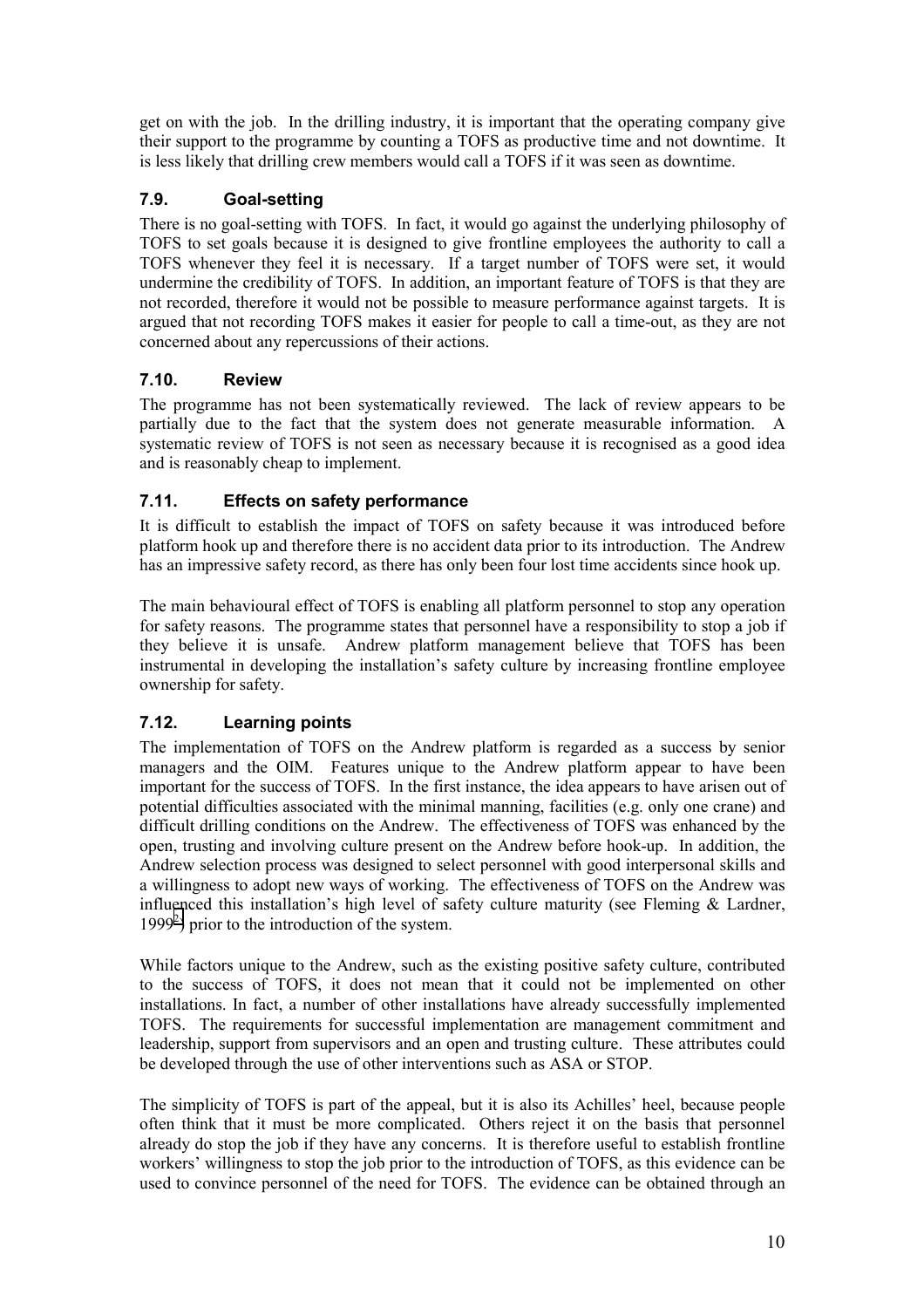<span id="page-12-0"></span>employee survey or the examination of accident investigations in order to identify the number of accidents with witnesses, indicating that someone could have prevented the accident.

The full impact of TOFS on the Andrew's safety culture only became apparent over time, because it takes an extended period for something to become second nature to the majority of platform personnel. Frontline employees' ownership for safety increases and the safety culture becomes stronger the more they use the system.

#### **7.13. Summary**

TOFS was developed by the drilling crew on the BPAmoco's Andrew platform, in response to some of the challenges they were facing. Over time it has been adopted by the entire platform and more recently be other installations. TOFS is effective because it is designed to modify an important behaviour of frontline employees, namely stopping the job if they have any concerns. It is simple, as it does not require employees to complete forms, which also reduces anxiety about colleagues being reprimanded for their actions. The successful introduction of TOFS on the Andrew was partially due to the installation's high level of safety cultural maturity.

## **8. Advanced Safety Auditing BP Amoco's Miller platform**

This case study describes BP Amoco's Advanced Safety Auditing technique, which is designed to enhance the ability of line managers and supervisors to engage in positive interactions with workers about safety, recognise and encourage safe behaviour, and identify and gain commitment to behavioural change. Advanced Safety Auditing also provides an opportunity for line managers and supervisors to visibly demonstrate safety leadership.

#### **8.1. Introduction**

In 1997, a number of BP Amoco's offshore production platforms implemented Du Pont's STOP behavioural safety programme. Around the same time, BP Amoco's senior management had been introduced to Advanced Safety Auditing (ASA) techniques, and recommended their adoption across their North Sea facilities. The Miller platform introduced ASA approximately six months after implementing STOP.

#### **8.1.1. What is Advanced Safety Auditing?**

Advanced Safety Auditing was originally developed in the UK coal-mining industry. Three principles underpin ASA: accurate observation, effective two-way communication and individual goal-setting. ASA training requires that auditors must demonstrate safety is of equal importance to other work priorities: if safety conflicts with other priorities, safety must always win. Audits involve observing other people at work, and focus on behaviours. Auditors attend to those aspects of work which are critical to safety, using all of their senses. Following a period of observation, the auditor initiates a conversation, using an open questioning technique. Ideally the auditee should be speaking for at least 75% of the time, whilst the auditor listens carefully. The aim of this form of conversation is to guide the auditee to recognise any hazards and unsafe behaviour, and formulate solutions. Good work performance and safe working practices are commended. The final very important element of the ASA process is to gain commitment to what the auditee will do in the future to ensure safe working, and confirming any actions necessary by the Auditor. Fellow-auditors are encouraged to share learning from ASAs with as wide an audience as possible.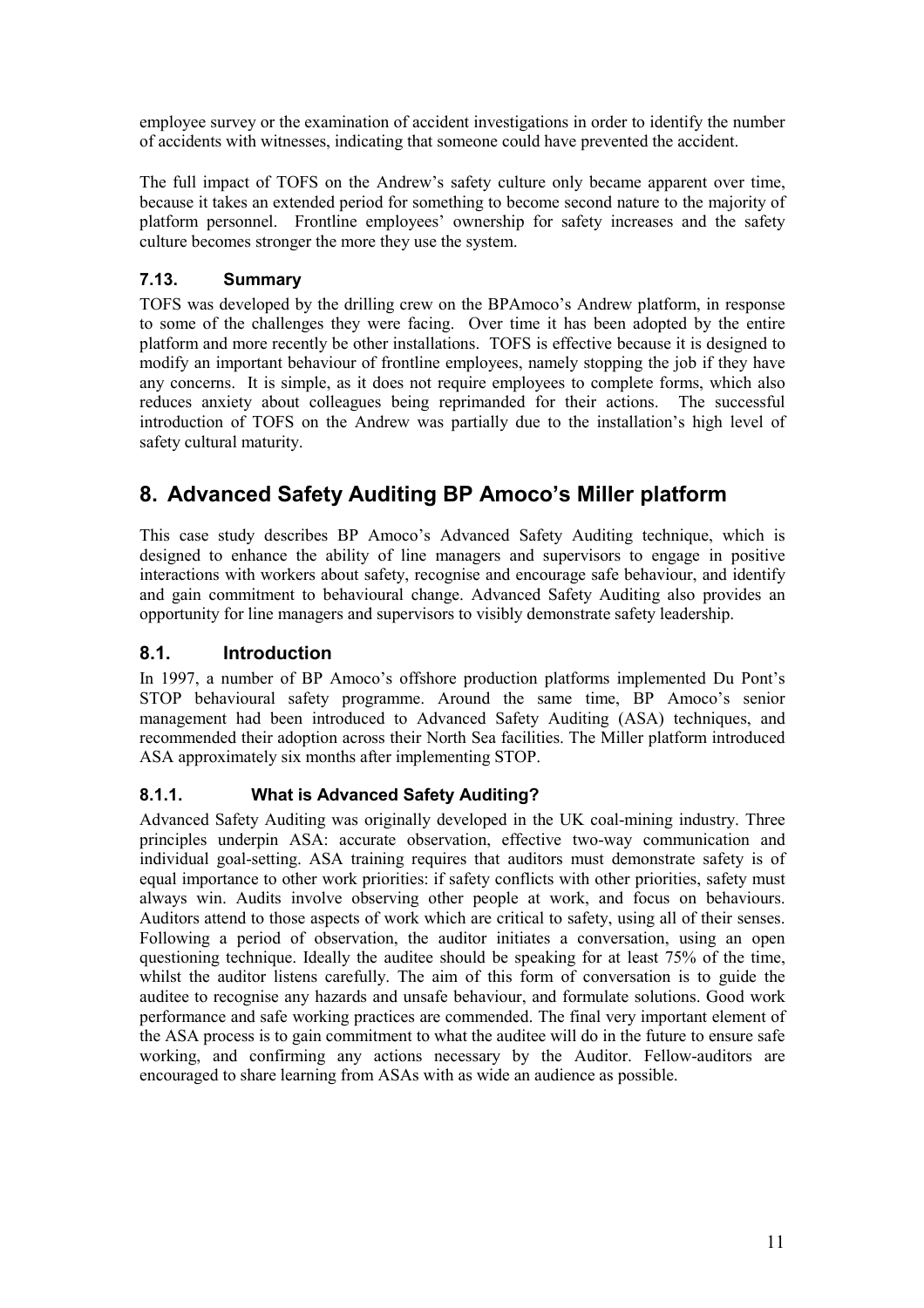#### <span id="page-13-0"></span>**8.2. Ownership**

When first introduced, ASA was intended as a tool for managers and supervisors, and was implemented in a top-down fashion. Core platform staff were informed about ASA, and what to expect.

Since then, it has become apparent that the ASA approach contains tools which are useful to everyone, and involvement has been widened by providing ASA training for, safety representatives, Health, Safety and Environment Advisors and the majority of Miller core platform staff.

Furthermore, it is recommended that Advanced Safety Audits are conducted in pairs to give confidence, support and an opportunity for Auditors to act as a positive role model. Any member of platform staff may be asked to accompany a trained auditor, which provides a further opportunity to involve others, helps with hazard-spotting and allows demonstration and coaching of ASA techniques.

#### **8.3. Definition of safe / unsafe behaviours**

ASA does not define the types of unsafe conditions or acts to be observed. On the Miller platform, it is used alongside DuPont's STOP programme, which defines broad categories of unsafe acts and conditions.

#### **8.4. Training**

To become accredited ASA trainers, a number of BP Amoco personnel initially attended a five day train-the-trainer course. Subsequently one-day training courses were delivered for managers and supervisors at an onshore industrial training facility. The first part of the day covers ASA principles and methods, observation and feedback skills and discussion of examples of typical unsafe acts and conditions. Course delegates practice formulating the type of open questions they would ask, in response to slides of realistic work situations. The afternoon consisted of conducting a mock Advanced Safety Audit in work areas at the training site.

Subsequently the platform Health, Safety and Environment Advisors were also trained as trainers, and delivered half-day courses for core crew on the platform, which covered observing behaviour, how to intervene and use questioning techniques to start a conversation and how to gain commitment to any behavioural changes required.

#### **8.5. Observation**

Advanced Safety Audits are typically conducted in pairs. During an audit, observations are made of people at work and a conversation started. The auditors are expected to introduce themselves, explain that they are conducting an audit, and use a series of open questions to gain an understanding of the nature of the work taking place. Through more open questioning, the auditor asks about the nature of any risks and hazards present, possible injuries and how this can be prevented. If a requirement for a change in behaviour is identified, the auditor seeks a commitment from the auditee to change their behaviour in future.

If a need for preventative follow-up action is identified, the auditor may raise a STOP card or initiate action via other platform systems.

#### **8.6. Establishing baseline performance**

Baseline levels of behavioural safety were not established prior to the introduction of Advanced Safety Auditing.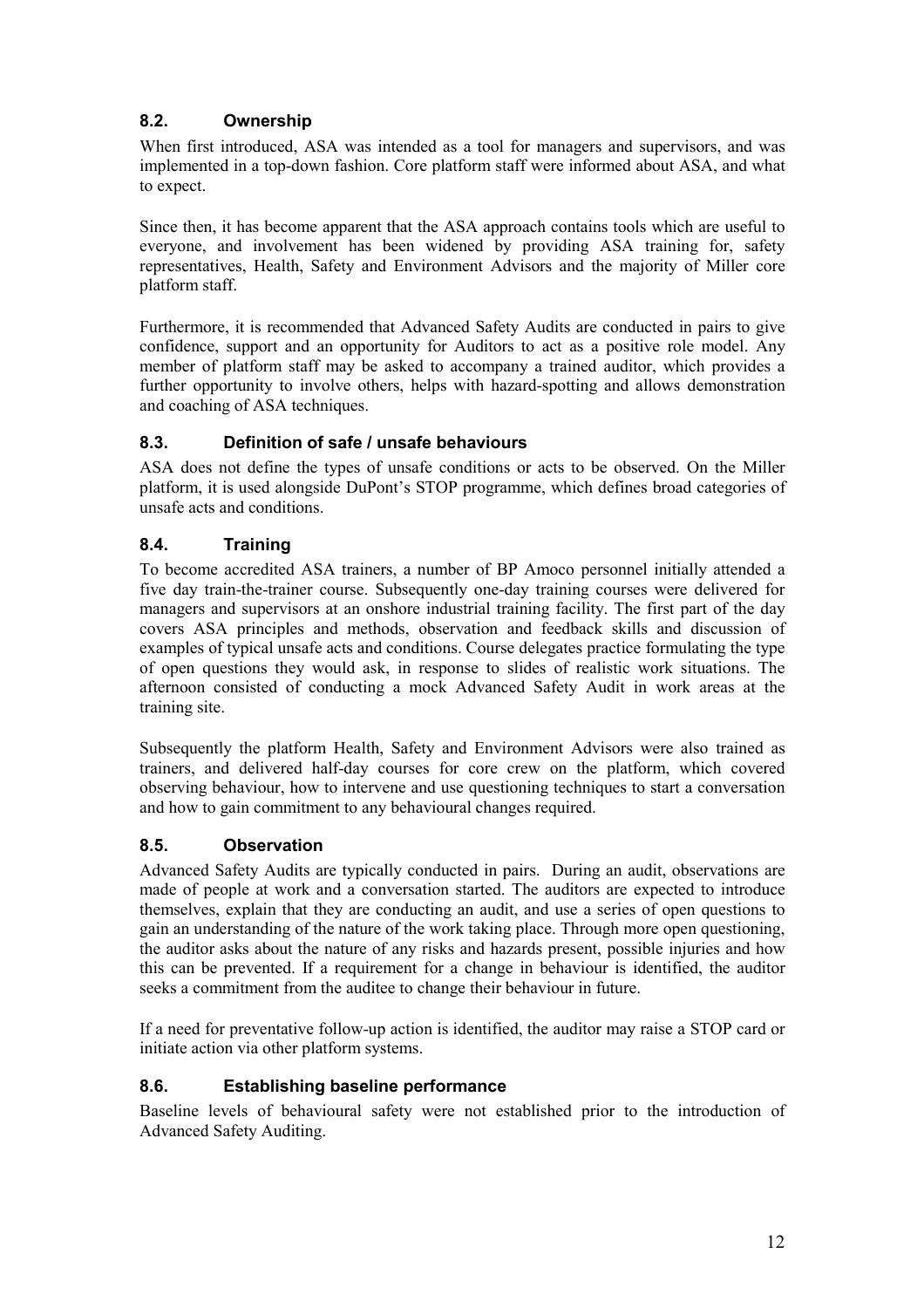#### <span id="page-14-0"></span>**8.7. Feedback**

During an Advanced Safety Audit, face-to-face, immediate verbal feedback about their observations is provided at the time by the auditor. One member of platform staff commented that the non-confrontational ASA style led to his acceptance that its aims are to help improve safety. Consequently he did not tend to react aggressively or defensively, as he had when the STOP programme was first introduced.

#### **8.8. Reinforcement**

At the time of the Advanced Safety Audit, safe behaviour is commended by the auditor, and encouragement given to consider how to reduce risk. If required, the auditor will seek an individual commitment to change. Auditees are thanked for giving up their time to discuss safety. Reinforcement is also present when auditors are observed implementing any follow-up actions which result from the ASA conversation.

#### **8.9. Goal-setting**

A goal of two Advanced Safety Audits by senior management per offshore trip has been set. If an audit reveals a need for change, the auditee is encouraged to identify their individual goals for behavioural change, and commit to action. It is expected that an auditor will followup to establish if the agreed actions have been taken.

From time-to-time the STOP programme may run a campaign about particular types of unsafe behaviour, which auditors conducting Advanced Safety Audits will be expected to include in their observations.

#### **8.10. Review**

The number of Advanced Safety Audits conducted is reviewed regularly against targets. To date the effectiveness of the ASA programme has not been systematically reviewed.

#### **8.11. Effects on safety performance**

By mid-November 1999, the Miller platform had not had a lost-time injury for over 800 days, and had no high-potential incidents for over 400 days. It is not possible to isolate the contribution Advanced Safety Auditing has made to this commendable safety performance. Over the period of time ASA has been in use, other safety and organisation initiatives had been introduced which may also have had a positive impact on safety, for example STOP, Time Out for Safety, new risk assessment practices, the development of self-managed teams.

The main behavioural effects of ASA were described as its success in changing management and supervisory behaviour, by giving them a simple tool to engage in constructive, nonthreatening conversations with their workforce about safe and unsafe behaviour, and wider aspects of safety. The positive style of interaction and the commitment gained is believed to have had a knock-on effect on safe behaviour across the platform.

Miller management judge that ASA has had an important role in increasing safety awareness, and combating complacency. By receiving ASA training, the safety representatives' role has also been enhanced.

#### **8.12. Learning points**

The implementation of ASA on the Miller platform is regarded as a success by senior managers, the OIM, and health and safety advisors. Its appeal is its simplicity, and how it has enabled management to have positive discussions about safety improvement with front-line employees, and thus demonstrate visibly their commitment to improving safety.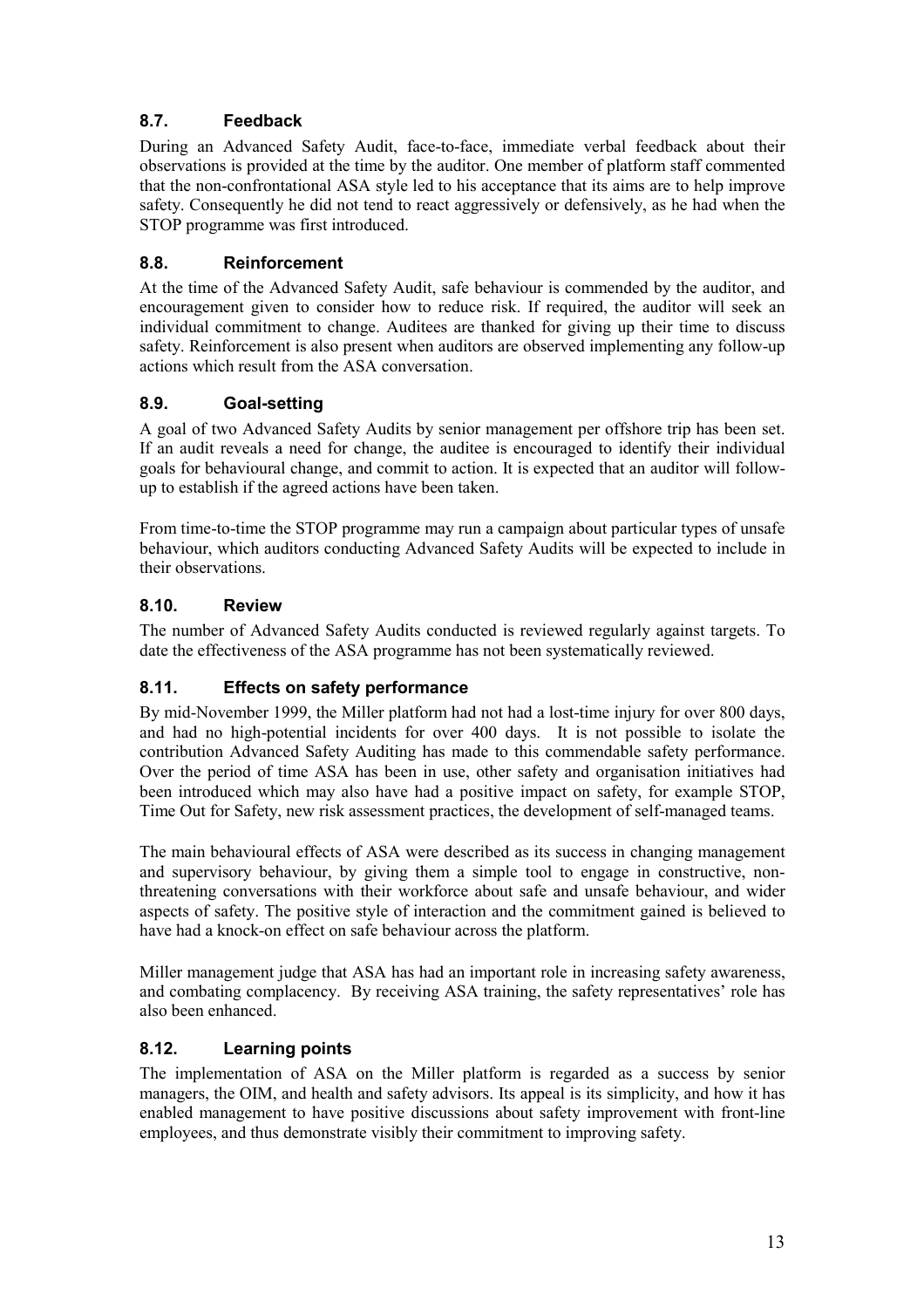<span id="page-15-0"></span>From a management perspective, the most important components of ASA are seen as the nonthreatening questioning techniques, which allow the auditor to probe more deeply into everyday occurrences. With hindsight, pre-ASA audit tours seem relatively superficial. In addition, the train-the-trainer approach allowed ready cross-fertilisation of experience between trainers, and identification of internal staff with the enthusiasm and ability to become ASA champions.

Rather than introducing ASA within six months of STOP's launch, which caused some confusion, Miller management suggest either (a) integrating STOP and ASA into one programme, and training only a proportion of staff in ASA, who can then coach others or (b) launching STOP, and once these habits have become engrained, using ASA to further develop STOP behaviours.

One employee commented that it is difficult to conduct an ASA on a close colleague. Following the ASA style of questioning seemed unnatural when applied to person whose work you are very familiar with, and he concluded that ASA worked best with less familiar colleagues.

#### **8.13. Summary**

ASA has provided an additional means for Miller management to make a visible, tangible commitment to safety, by conducting ASA's themselves, providing ASA training for most of their workforce, and opening up their own managerial work practices by inviting all staff to conduct an ASA on them.

What began as a management tool has been widened to include all core employees, and ownership of ASA has thus been extended. On Miller, STOP and ASA were implemented in parallel with self-managing teams, and these developments are seen as being mutually supportive.

## **9. Relaunch of STOP programme – Conoco (U.K.) Ltd**

This case study describes how, in response to employee feedback, Conoco relaunched Du Pont's STOP programme, which they had implemented five years previously. A recent STOP campaign to maintain safety during a platform shutdown is also described.

#### **9.1. Introduction**

In the early 1990's Conoco introduced the STOP (Safety Training Observation Programme) programme on a number of their gas production platforms in the Southern North Sea. STOP is designed to encourage safety observations and conversations at the worksite, and allow the identification and correction of unsafe trends in behaviour or working conditions. Training and supervisor-led coaching is used to introduce employees to the five-step STOP "safety observation cycle", which involves:

- 1. **Decide** to make observations
- 2. **Stop** or pause during other work, to make time for observations
- 3. **Observe** people at work, and working conditions to identify unsafe behaviour or conditions
- 4. **Act** on observations, for example speaking to a colleague observed working safely or unsafely, and providing encouragement or taking corrective action, as required
- 5. **Report** observations and corrective actions on using a pocket-sized STOP card, which is then handed to a supervisor for review, collation and any further action required. The card is signed by the observer, however an important principle of STOP is that the identity of the person(s) observed remains anonymous.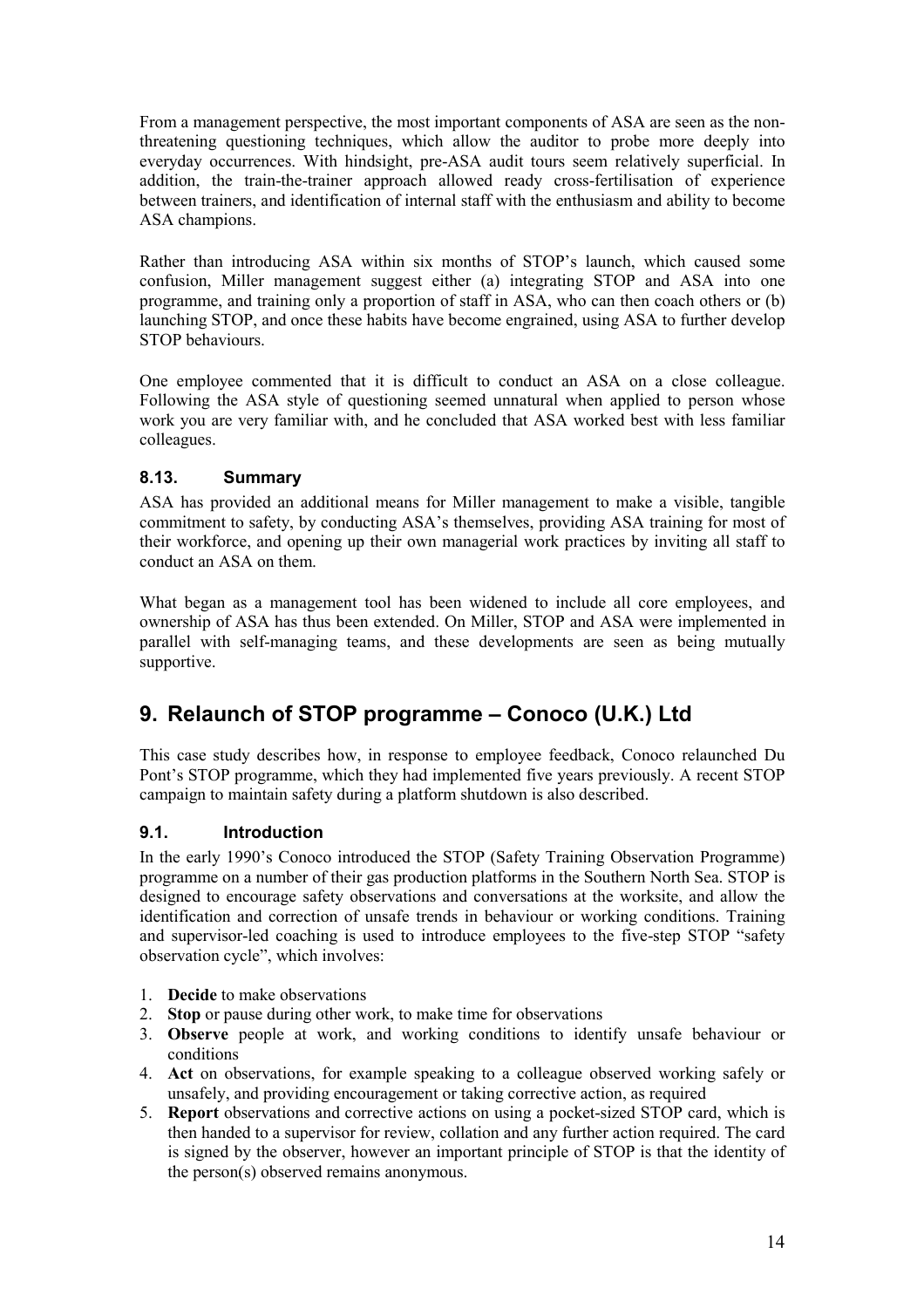<span id="page-16-0"></span>STOP training suggests several key areas for observation, namely how people react when observed, use of personal protective equipment, people's physical position, tools and equipment and procedures / orderliness. These key observation areas are repeated on STOP cards, which are used to record observations.

About 3 years ago feedback from the workforce indicated that STOP had become stale. Furthermore, it was evident from near-miss reports that a high proportion of incidents occurred in the presence of witnesses, and that a tool was needed to enable people to intervene and prevent accidents. Management agreed to revitalise STOP, which was consistent with a prior commitment to minimise the number of new initiatives. During regular crew-days, senior managers solicited view on the aspects of STOP which required improvement. A number of difficulties with STOP were identified. STOP was initially introduced in a top-down fashion, and workers were required to complete 2 STOP cards per trip offshore. In some instances this quota led to poor quality or fictitious cards being raised. Furthermore, when STOP was launched, there was a widespread perception amongst the workforce that whilst the principles behind STOP were laudable, the training materials were condescending and overly simplistic. This acted as a major "turn-off". There was also a concern that management and supervisory interventions during STOP tours were largely negative, and had to be turned into a more positive interaction which promoted safety.

To tackle these concerns, a STOP relaunch was planned. The relaunch had two elements. First, a behavioural consultant was used to design and deliver a series of one-day "STOP for LEADERSHIP" training courses for all 120 Conoco managers, supervisors and safety representatives. Revised training materials were used to teach positive interaction skills, and reaffirm the principles of the STOP system. It was considered particularly important to include the first-line supervisors in this training programme, as they were the leaders who would teach STOP principles to their staff. The second element of the relaunch was provision of basic level "Introduction to STOP" training for all new recruits, delivered by supervisors who also conducted a guided STOP tour.

#### **9.2. Ownership**

Two of Conoco's core safety management principles are (a) safe working is a condition of employment and (b) employee involvement is essential in safety management. When the STOP programme was initially launched, it was therefore expected that everyone would participate, and this expectation was coupled with a prescriptive requirement for every employee to complete two STOP cards per trip. However, managers and supervisors initially accounted for the majority of STOP programme participation. The mandatory requirement has now been relaxed, and since the relaunch participation by core platform employees has increased significantly.

#### **9.3. Definition of safe / unsafe behaviours**

STOP cards define broad categories of unsafe behaviour, which are explained during training, and which guide the observer. However, the categories are not intended to limit the observer's attention exclusively to these behaviours. For example, STOP cards are occasionally also raised about environmental issues and waste management. The reverse of the STOP card is designed to allow a freehand description of any unsafe behaviours or conditions observed. If a trend is noted in the unsafe behaviours being observed, a campaign can be mounted to focus observations and interventions on this specific aspect of behaviour, and thus reduce its incidence. Within the freehand section of the card there is provision for reinforcing positive aspects of the behaviour observed, thus providing positive feedback to individuals and groups about their work habits and practices.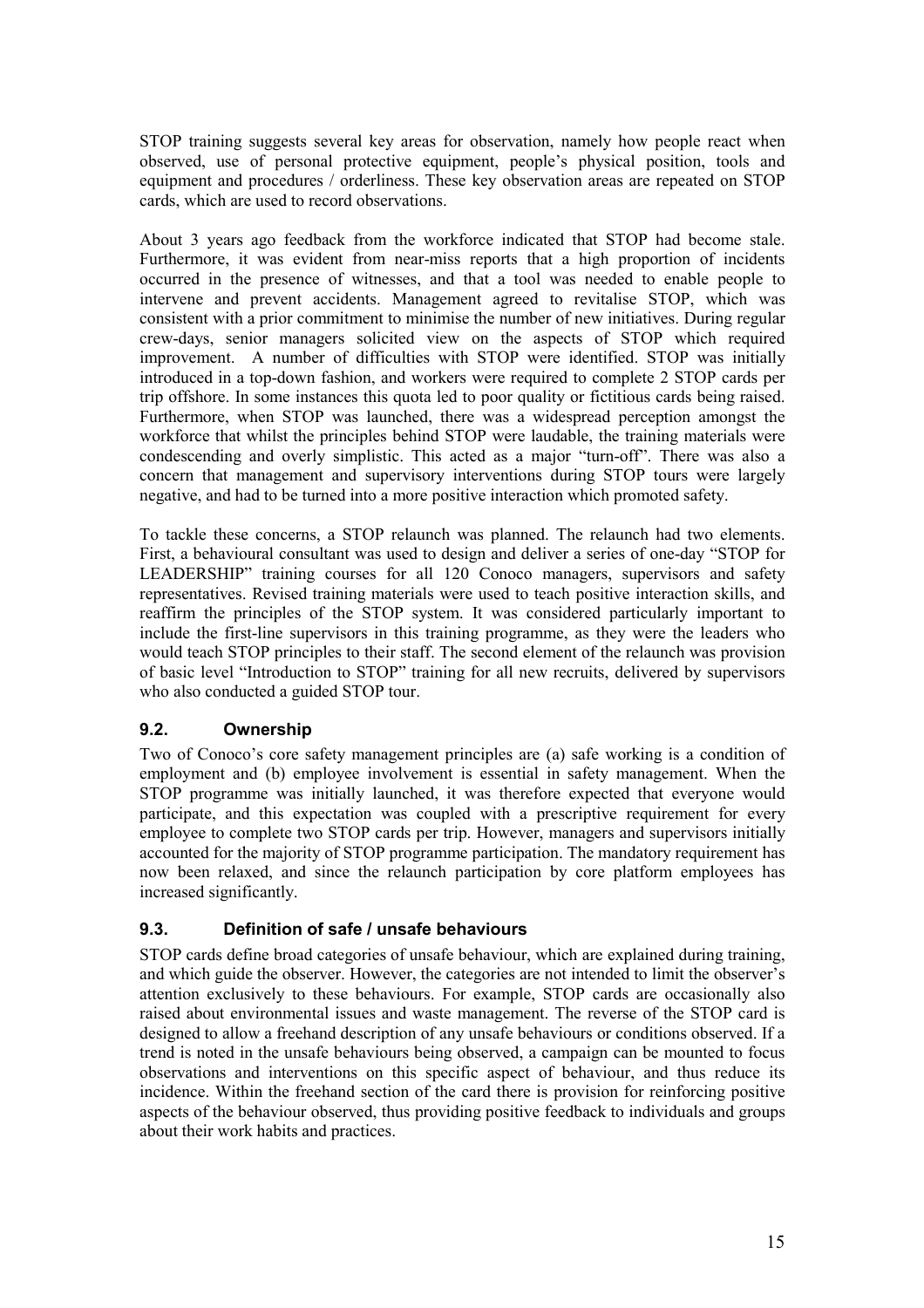#### <span id="page-17-0"></span>**9.4. Training**

Managers, supervisors and safety representatives receive a one-day "STOP for LEADERSHIP" training course. Revised training materials are used to teach positive interaction skills, and reaffirm the principles of the STOP system. It is considered particularly important to include the first-line supervisors in this training programme, as they are the leaders who teach STOP principles to their staff.

Training for employees is delivered primarily by supervisors and safety representatives on board the platform, using a training package which includes booklets and videos. Supervisors demonstrate the STOP process by taking trainees on a STOP tour.

#### **9.5. Observation**

All employees are encouraged to use the STOP process to make observations on safe/unsafe behaviour or unsafe conditions, and take immediate action to prevent a recurrence.

#### **9.6. Establishing baseline performance**

The STOP system does not systematically measure baseline levels of safe behaviour. This is regarded as the main weakness of the system by the Conoco senior manager with specific accountability for occupational safety and health. It is not based on a behavioural model derived from local offshore incidents, but extensive experience in Du Pont's industrial plants elsewhere.

#### **9.7. Feedback**

A STOP observer is expected to provide face-to-face feedback on their observations as soon as it is safe and practicable for the person being observed to stop work. Thereafter a STOP card is completed, and typically then handed to the observer's supervisor, and subsequently collated by the platform safety advisor. All STOP cards submitted within the previous 24 hours are discussed at the daily OIM meeting, and any further actions required by the supervisor or maintenance department are agreed. Where a STOP card has been submitted which requires further action, an effort is made to feed back to the originator the result of any action taken.

Platform STOP cards are reviewed monthly by the platform safety adviser, and a report generated which includes STOP statistics (numbers and types of cards submitted) together with a summary of important trends or themes. These reports are discussed at monthly safety meetings, highlighted at the OIM's monthly crew brief and displayed on notice boards.

#### **9.8. Reinforcement**

When a STOP observation takes place, the observer is expected to encourage safe behaviour via praise, thanks and encouragement. If unsafe behaviour is observed, the observer attempts to establish from the person observed why they are behaving unsafely, and use this understanding to gain commitment to prevent a recurrence. On some platforms, approximately 40% of STOP cards report safe working, helping to counter a purely negative focus on unsafe acts and conditions.

Reinforcement is also provided by the OIM, who acts on data generated by STOP, and highlights trends. A "STOP card of the month" is selected from amongst the best submissions, and the author awarded a £50 voucher and a small gift.

Visiting onshore managers are also expected to provide reinforcement by asking about the operation of the STOP programme.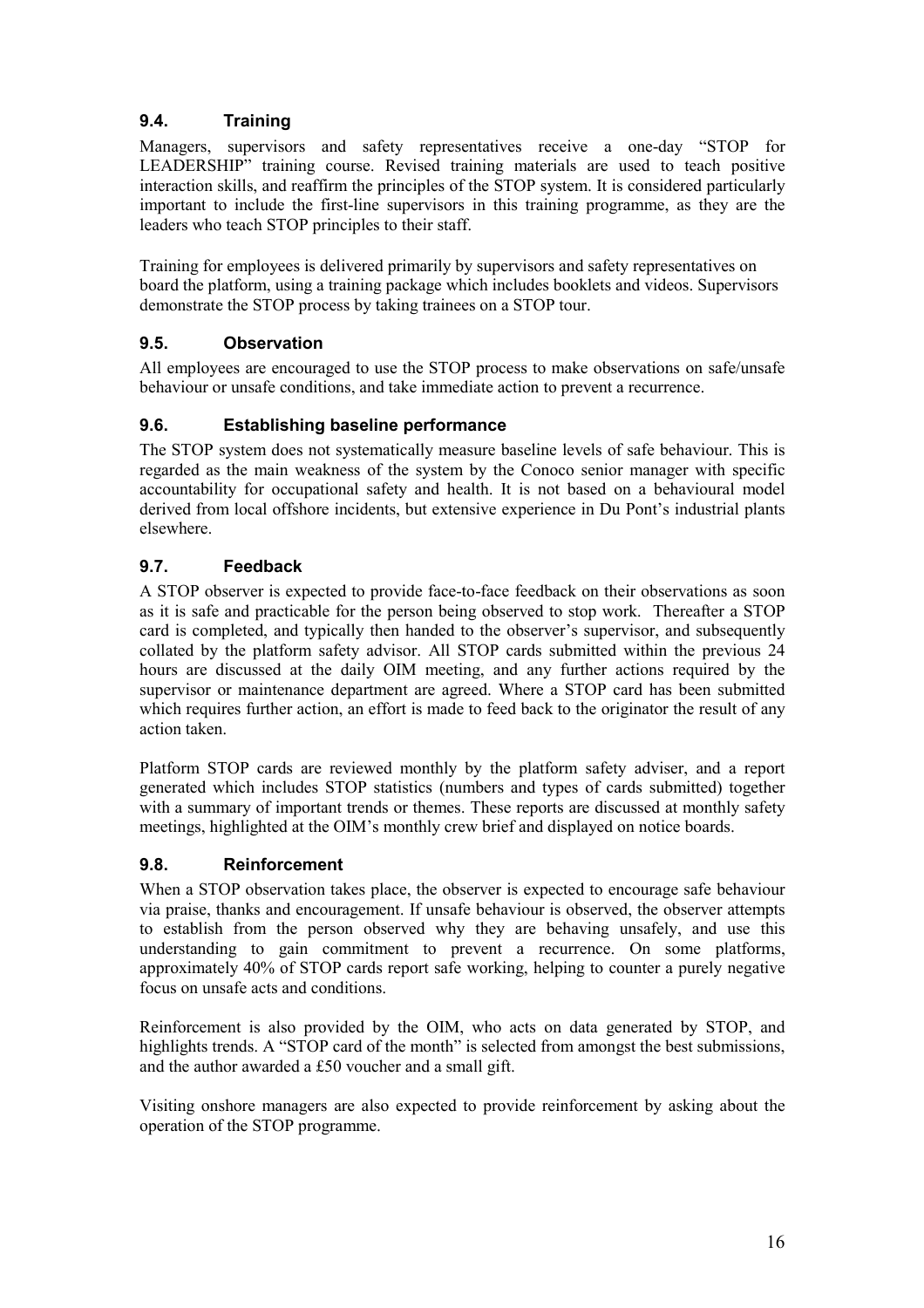#### <span id="page-18-0"></span>**9.9. Goal-setting**

If trends are spotted in the STOP data, the platform safety advisor or OIM may set goals for improvement, or decide to run a campaign. A recent campaign is described later in this report.

#### **9.10. Review**

STOP cards are reviewed daily at the OIM's meeting, and monthly trends are collated by the platform safety adviser. An annual safety focus plan also addresses some aspects of the STOP programme.

The operation of the STOP programme was the subject of a fundamental review three years ago, which was over five years after its initial launch. Following the relaunch, the views of the managers, supervisors and safety representatives who attended the one-day "STOP for LEADERSHIP" training courses were sought. They reported having gained a better understanding of how to make an intervention and how this impacts on others, more involvement in STOP tours and that they were now cascading the training lessons to others. There is now a commitment to review the programme every two years.

#### **9.11. An example of a STOP campaign**

One of the Conoco installations which implemented STOP is the Viking Bravo platform complex. Viking Bravo is the gas transportation hub and accommodation for 22 normally unattended installations in the Southern North Sea, and has approximately 90 people on board.

In late summer 1999 the Viking Bravo installation was approaching a four-week major shutdown, which would involve a large number of new contractors coming on board. OIM Brian Gordon and his management team were concerned about the potential for accidents, and decided to enlist the support of the core platform crew in keeping the shutdown activity safe. Brian delivered a series of pre-shutdown presentations highlighting his concerns, and asking all core platform crew to use the STOP process to monitor safe working practices. Brian asked that everyone increase their STOP activity and submit more STOP cards, to allow analysis and targeting of any trends identified. During the shutdown period, the number of STOP cards submitted increased three-fold, and several themes were identified which were fed back to the workforce. One theme concerned use of tools which were in an unsafe condition. Core crew were asked to conduct a STOP observation on their own or a colleague's toolbox, which led to the replacement of worn and unsuitable equipment. The shutdown was completed without the anticipated downturn in safety performance.

#### **9.12. Learning points**

Through the launch and relaunch of the STOP programme, Conoco have learned valuable lessons that they wish to share with other organisations seeking to improve behavioural aspects of safety. If a behavioural safety programme is introduced in a top-down fashion, with a quota of observations being imposed on employees, this can lead to employee resistance and in some instances poor quality or fictitious cards being raised. Condescending or simplistic training materials can also act as a major "turn-off". Conoco have learned that a relatively simple training intervention can turn around management and supervisory STOP interventions which were perceived as largely negative in their focus, into more positive interactions which promote safety.

Viking Bravo OIM Brian Gordon recommends continual monitoring of the number of STOP cards returned. If the number of STOP cards submitted is low, it is not possible to make sense of the data, spot trends and take preventative action. Furthermore. to maintain quality observations, Brian regards two factors as vitally important (1) STOP card returns are nonmandatory and (2) encouragement and feedback by management is maintained.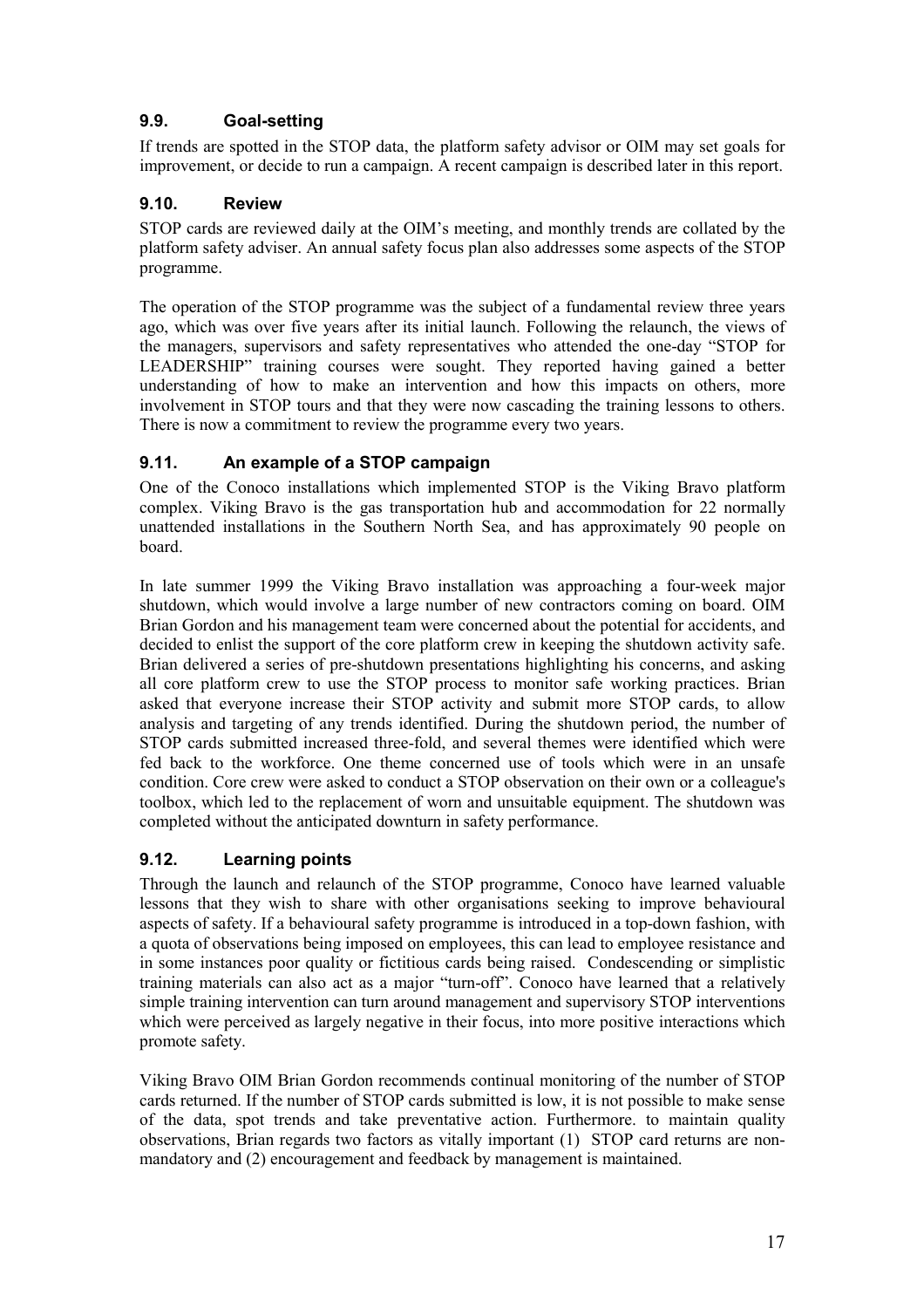<span id="page-19-0"></span>Charlie Ross, the Conoco SEQA co-ordinator recommends that other organisations considering a behavioural safety programme research the packaged solutions, and help their employees design their own programme. A programme designed by employees should draw upon the research material gathered, and be combined with in-house baseline data on behavioural aspects of safety and current perceived safety concerns within the organisation.

#### **9.13. Effects on safety performance**

In recent months OIM Brian Gordon has noted a downward trend in his accident statistics, but is cautious about drawing any conclusions without longer-term data. During the recent STOP shutdown campaign the number of incidents halved, however it is not possible to directly link this improvement to the STOP campaign.

Behaviour has changed as it is evident that following the relaunch the number and quality of STOP cards have improved, and these are discussed on a daily basis

#### *9.14. Summary*

Conoco management regard the relaunch of STOP as a success. Managers and supervisors' participation in the programme has been enhanced, and they believe they have now enlisted the core crew's acceptance of STOP. Core crew now understand that via STOP they can make a real difference to safety with very little additional time and effort.

### **10. Care Plus– Shell's Cormorant Alpha platform**

This case study describes Care Plus, which is an employee-led safety process that aims to improve employees' safety behaviour through peer observation, goal-setting and feedback. The programme is based on a proprietary system developed by a consultancy company that assisted in the development and implementation of the Care Plus system.

#### **10.1. Introduction**

The initial idea about implementing a behaviour modification programme originated from one of the Platform Offshore Installation Managers on the Cormorant Alpha as a method to improve safety from the plateau performance being identified with the tools then in use. Initially contact was made with a service provider who sent promotional videos explaining their programme and carried out a feasibility study on the platform. At this stage a combined group of platform personnel from Management along with Workforce volunteers attended a behaviour modification conference and visited a number of other industrial sites using the provider behavioural modification programme. The volunteers were impressed with the effectiveness of behaviour modification and the enthusiasm of those involved but did not feel that system being offered by this provider was appropriate for the offshore environment. Attendance at further conferences identified other providers who had assisted other offshore operating companies in setting up behaviour modification programmes and the Cormorant Alpha Asset manager organised for one provider to give a presentation about his approach to the offshore workforce. The result of the offshore presentations was the provider was asked to design a programme for the Cormorant Alpha that was put to the workforce as a proposal and subsequently endorsed for implementation.

#### **10.1.1. What is Care Plus?**

Cormorant Alpha staff describe Care Plus as a behavioural intervention system owned and driven by the workforce. It has also been referred to as a full behavioural intervention, as it involves peer observation of specified safety behaviours, face to face feedback, goal setting by the workforce and graphical presentation of performance against targets.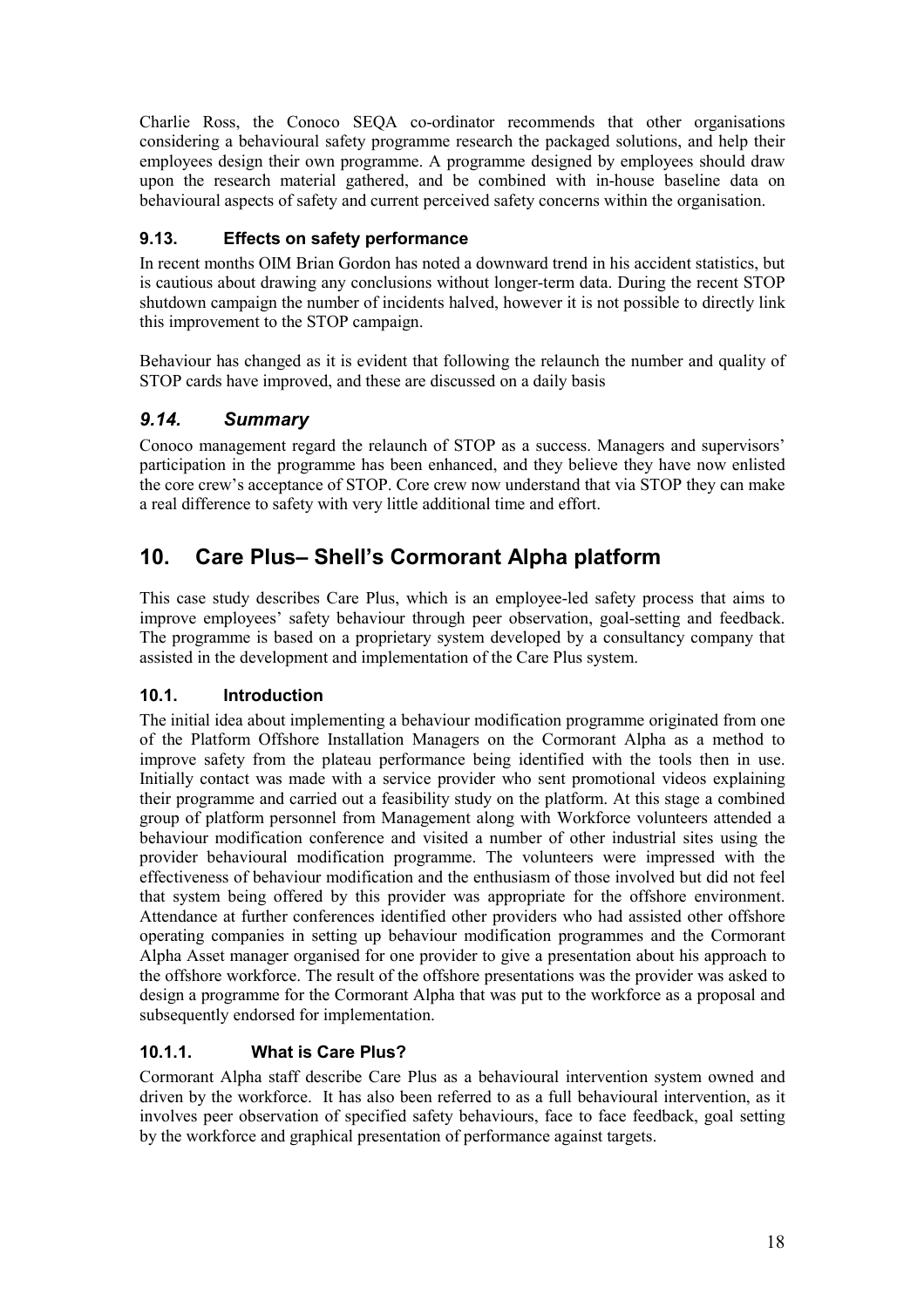<span id="page-20-0"></span>Care Plus is managed by a steering committee, which is made up of workforce employees who volunteered to participate in the programme. In effect there is one steering group across the four platform shifts with communication facilitated through the use of IT and quarterly review meetings onshore as a complete steering committee. The steering group members initially received training to develop the skills and knowledge required to run a behaviour modification programme. The steering group specified the behaviours that they were going to measure and defined what constituted safe and unsafe behaviour. Once the behavioural measure had been finalised observer training was provided for 35 volunteers. The training was delivered offshore over two shifts by the consultant that designed the programme. Baseline line data was collected following the completion of observer training and used as the basis for the participative goal setting exercise, where the steering committee led the entire workforce in setting targets for the level of safe behaviour they aim to achieve over the next three month period. Supervisors were excluded from the steering group, but they support the process by ensuring that observers have time to carry out observation trips. The results of the observation trips are summarised regularly and performance against targets is presented graphically.

#### **10.2. Ownership**

This programme is owned and managed by platforms workforce with the support of local and senior management. A specific aim of the programme was to develop employee ownership and involvement in safety. Employee ownership was developed by involving them from the beginning, including them in the selection process and giving them the option to stop the programme at any point. The programme appears to be well established, as it does not appear to rely on critical individuals. The programme has continued to function successfully even though a number of steering group members no longer work on the installation.

#### **10.3. Definition of safe / unsafe behaviours**

The behaviours included on the form used on the observation schedule were selected on the basis of expert judgement of the steering group members combined with an analysis of previous accidents and first aid cases. The steering group defined criteria for six aspects of safety, such as housekeeping and manual handling. They clearly specified and described what constituted safe and unsafe behaviour for each item on the observation checklist, in some instances photographs were provided to illustrate what was safe or unsafe.

#### **10.4. Training**

The workforce employees who volunteered to be involved in the initiative received two 2-day training sessions, three months apart. The first training session covered the theoretical background to behaviour modification, elements of this company's programme, observation and feedback skills including transactional analysis, data analysis and project management techniques. The second training session focused on team building and the development of their behaviour observation checklist.

The consultant who designed the programme travelled offshore to provide the training for observers. Initially the training was provided over two days and the 35 volunteers were trained in groups of five or six at a time. Observers received input on the theory behind behaviour modification, how to carry out observations, give feedback and reinforce safe behaviour. Due to operational changes, a number of these 35 volunteers left the platform and therefore new volunteers needed to receive observer training. In order to increase the effectiveness of this process six of the steering committee attended a two-day "train the trainer" course so that they could train new observer volunteers on the platform with training redesigned so that it could be provided by the workforce. It was split into three 2 hour sessions and trainees were accompanied on their first three observations followed by an accuracy/ consistency check.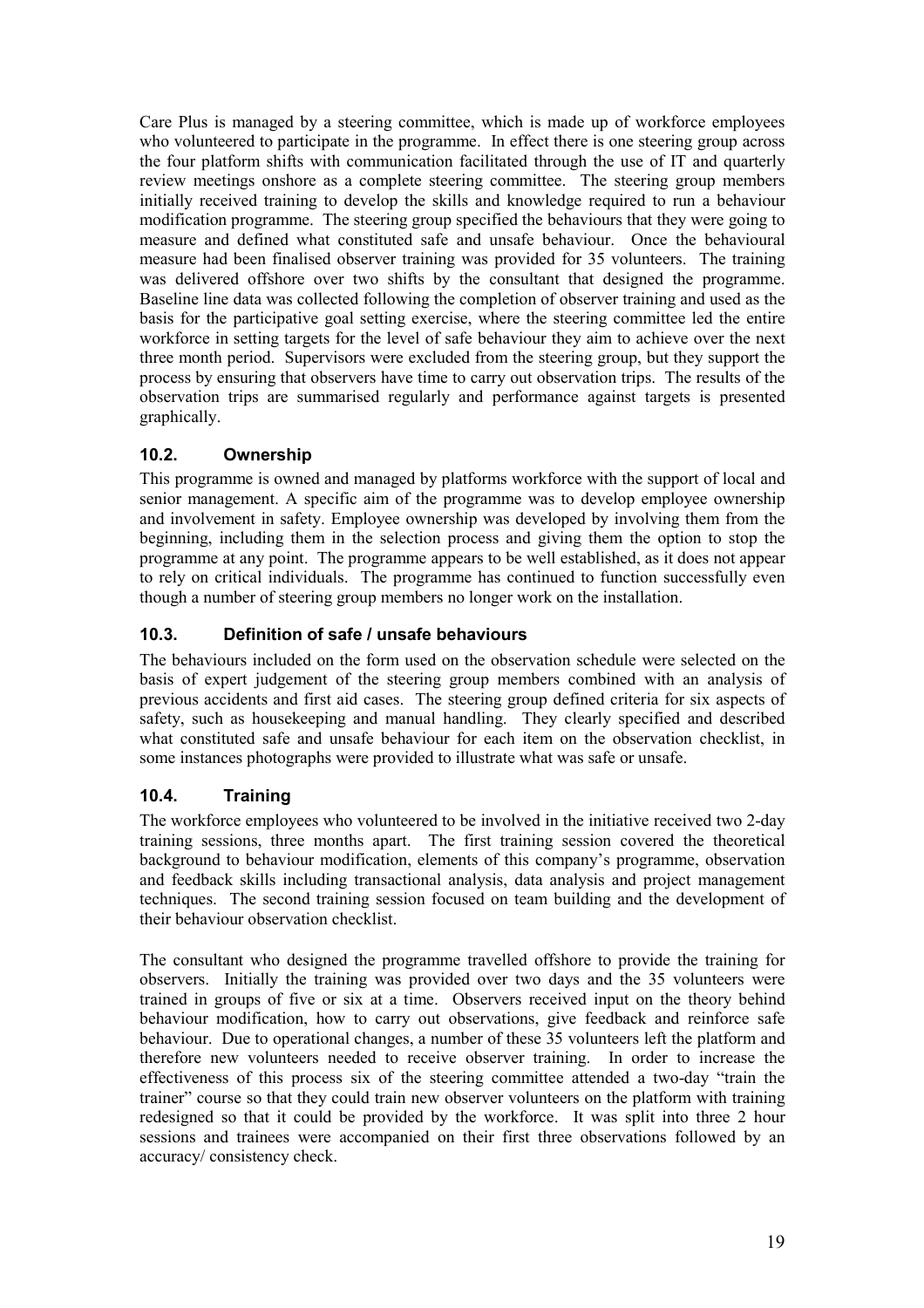#### <span id="page-21-0"></span>**10.5. Observation**

The steering group split the Cormorant Alpha platform into ten separate areas and specified the number of observations to be carried out in each area during a two-week period. Observers are given areas of the platform to carry out their observations. The trained observers carry out observations at varying intervals during their offshore trip. In general, observers conduct the observations on their own, but more recently they have been encouraged to bring a work colleague along, so that they can be involved in the process.

The care plus programme focuses on behaviour but unsafe conditions are included if they are the result of previous unsafe behaviour, i.e. poor housekeeping. Observations are carried out on a 'no name no blame' basis. The observation checklist provides two categories for observers to rate behaviour, these are safe and unsafe. A behaviour is marked as unsafe if it does not conform to the definition described in the observation checklist, otherwise it is marked as safe. Inter-observer accuracy and consistency checks are carried out frequently by two observers independently observing the same operations and comparing their results.

#### **10.6. Establishing baseline performance**

The newly trained observers carried out baseline observations for three months before the first goal-setting meeting. The baseline data was used to assist in setting realistic targets for the percentage safe observations. Instead of setting an average target percentage for all behaviours, employees were able to set a target for each behavioural category on the observation checklist.

#### **10.7. Feedback**

During an observation trip, the observer gives face-to-face, immediate verbal feedback to the person they have observed. When giving feedback the observer focuses on the positive first and then asks them if they are aware that they are behaving in an unsafe manner. They then discuss the reasons why the person is behaving in this way and encourage them to behave more safely in the future. If their behaviour is due to factors beyond their control, e.g. platform design, then this information is fed back to the OIM.

Observations are recorded anonymously and only summary results of the percentage of safe behaviours observed compared against targets are recorded. These results are presented graphically at a variety of sites across the platform (e.g. the mess hall and the locker room). Care Plus observers give presentations at safety meeting and publish a newsletter to keep people informed about progress or new initiatives. In addition, the steering group has set up presentations on the Platforms Information TV Channel, broadcasting current performance against targets, any important trends and other safety issues which have been highlighted.

#### **10.8. Reinforcement**

The observer provides reinforcement for safe behaviour at the time by praising the individual for their safe behaviour before mentioning any unsafe aspects. The observer also explains why a specific behaviour is unsafe and the potential consequences of such behaviour (e.g. hearing loss). The observers have been trained to be assertive but not aggressive when they provide feedback, which is important if the encounter is going to be reinforcing for the transgressor.

Senior management provides reinforcement for the programme by giving support and by accompanying an observer on a trip when they visit the platform. The OIM attends weekly steering group meeting by invitation. The programme has been promoted across Shell Exploration and Production and publicly praised/supported by the Senior managers who have viewed the programme.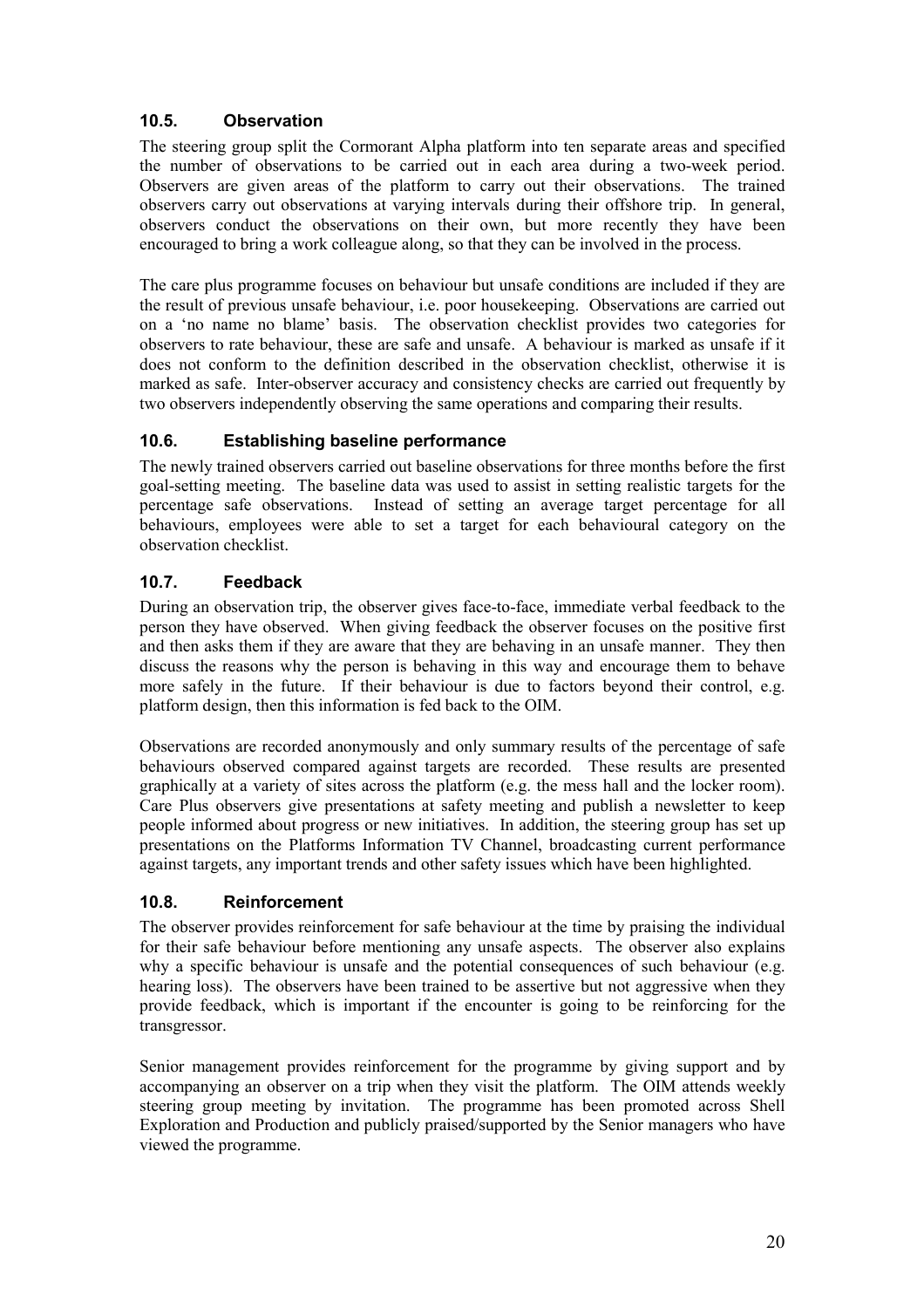#### <span id="page-22-0"></span>**10.9. Goal-setting**

A series of participative goal setting sessions are held every three months. A number of sessions have to be held to enable the entire workforce to attend. The sessions are held by department and are chaired by a Care Plus committee member. The overall results achieved in the previous three months are presented and attendees discuss these and agree new targets. In general, each target setting meeting has led to increased targets because they have achieved the targets they set themselves in the previous quarter. On the one occasion when they did not reach their target, the workforce discussed the issue, and identified the most likely cause and maintained the same target for the next period.

#### **10.10. Review**

The Care Plus steering committee holds quarterly review meetings onshore to discuss performance and address any issues that have arisen during the previous quarter (e.g. loss of observers due to staff leaving the installation). The effectiveness of Care Plus is constantly reviewed but as it has only been in operation for twelve months it has not been possible to carry out a systematic review to establish its success in improving safety.

#### **10.11. Effects on safety performance**

Accident rates have reduced since the introduction of Care Plus in January 1999. Statistical analysis of the accident statistics reveals that there has been a significant reduction in first aid cases, however the reduction in lost time accidents is not statistically significant. This lack of statistical significance is partially due to the low number of lost time accidents experienced before the introduction of Care Plus and the short time since the programme started.

It is important to note that first aid frequency rate has been criticised as a safety performance indicator. It is possible that reductions in the first aid frequency rate are due to a reduced level of reporting. This issue was raised with the medics on the Cormorant Alpha and they strongly argued that this was not the case, as they have found that employees are now even more willing to report very minor injuries or go to the medic to be examined even if no injury has occurred.

The Care Plus committee conducted a short safety attitude survey (10 statements) after the baseline data was collected and they repeated the survey six months later. They found that safety attitudes on the installation had significantly improved after the introduction of the Care Plus programme.

Cormorant Alpha asset management judge that Care Plus has had an important role in increasing safety awareness, and combating complacency.

#### **10.12. Learning points**

The implementation of Care Plus on the Cormorant Alpha platform is regarded as a success by the workforce, committee members, OIMs and senior managers. Its appeal is the employee-led nature of the programme. It has enabled workforce staff to take a proactive role in safety management and has succeeded in reducing the number of accidents experienced by the workforce.

A member from the Care Plus committee suggested that Care Plus would not have succeeded a number of years ago because they were not ready. It was suggested that a certain level of cultural maturity is required before this type of behavioural intervention is likely to work. Before the introduction of the Care Plus programme, an empowerment initiative had been undertaken. This initiative developed trust between managers and employees, it gave more responsibility and freedom to workforce staff and managers became more comfortable with workforce run initiatives. One employee suggested that the empowerment initiative taught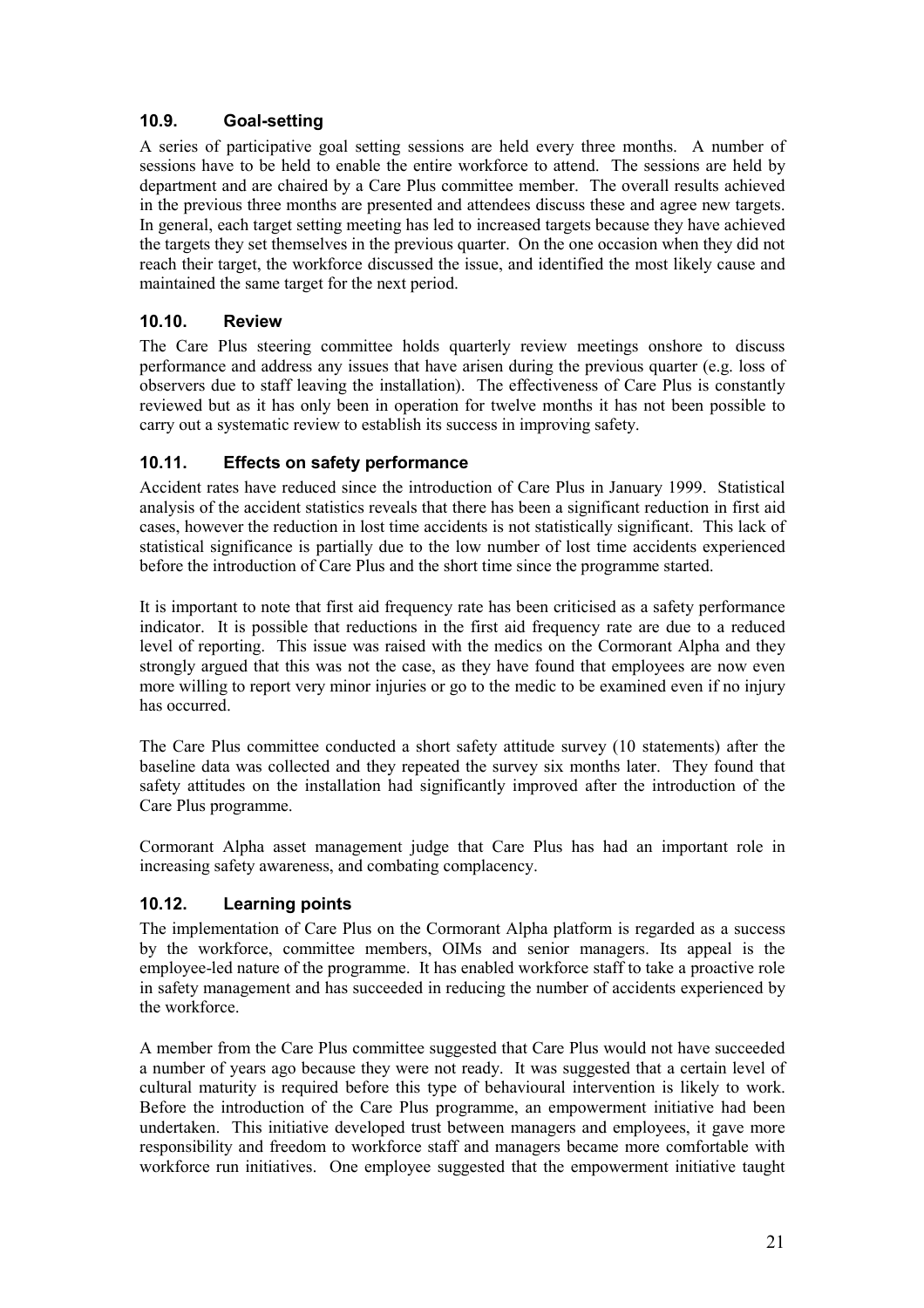<span id="page-23-0"></span>them how to become involved with management via dialog and discussion, which enabled them to maintain control over how the programme was managed.

Cormorant Alpha employees and management identified a number of factors that they think are critical to the success of the programme. They argued that it was important to involve workforce staff from the beginning and to include them in selecting the approach to be taken. Both management and employees indicated that getting right external support was crucial. Managers believed that it was important to give the committee control over the timing of the launch and telling others about the process. During the early stages of the programme, there was a lot of interest from senior managers from other assets who wanted to know if the process was a success and requests to give presentations about the programme. Initially the Care Plus steering committee was unwilling to give presentations about the programme as they felt it was too early. They appreciated their manager's support when they refused to give presentations, as it gave them a feeling of control. Managers also had to control their and others expectation for early reduction in accident rates. They needed to have trust in the process and see it as a long-term programme.

The Care Plus programme has had to overcome a number of difficulties encountered since the programme started. The main difficulty has been the rate of staff loss, which has led to a high turnover rate in steering committee members and observers. This has increased the amount of training required and a need to develop new steering committee members. In addition, there have been changes in senior managers within the asset. Onshore managers indicated they were having difficulty demonstrating to those outside the asset that the Care Plus programme is improving safety on the Cormorant Alpha. One reason for this difficulty is the platform's use of the lower level safety performance metric (i.e. First Aid cases) from other assets.

The steering committee indicated that they would do some things differently if they were to start the process again. They would only have four main behavioural categories instead of the six they selected because it makes observations trips time consuming and it is also difficult to observe some behaviours e.g. manual handling operations.

Senior managers and steering committee members agreed that management commitment was the most critical factor in ensuring the success of this behavioural initiative. Since Care Plus is an employee-led programme it was more difficult for managers to show commitment, as they were not involved in the day to day running of the programme. Managers demonstrated their commitment by listening to concerns or problems raised by the steering committee and providing practical support as required. The practical support they provided included flying committee members onshore to attend the quarterly review meeting, delaying important platform work so that observer training could be carried out and ensuring that staff are given the time to carry out the observations.

Asset management showed commitment by giving the group control over the time scale and not pushing them to embark on the process before they were ready. They also demonstrated their commitment by believing that the process would work and by not losing heart when progress was slow. It is important to note the time scale required to get this programme into operation. It appears that nearly two years elapsed from the initial idea to the official start of the programme and one year between selecting a provider and the first participative goal setting exercise. The programme has now been in operation for a year and while there has been a reduction in first aid cases, a significant reduction in lost time accident rates is likely to take longer.

#### **10.13. Summary**

Care Plus is a complex behavioural intervention, which includes all the major features of behaviour modification. There appears to be a strong sense of ownership for the programme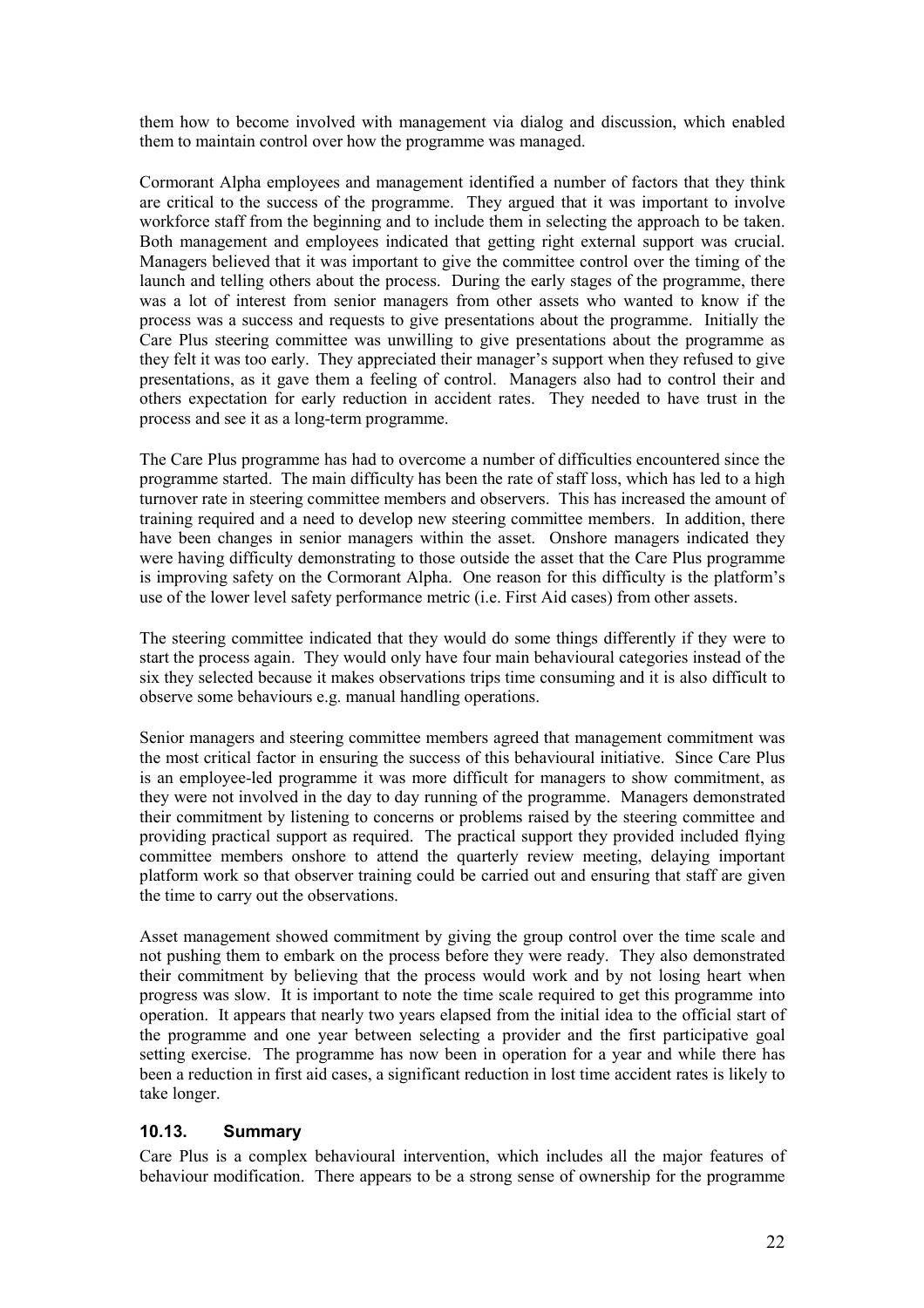among the workforce. The programme seems to have a momentum and life of its own because it has endured, although many of the initial volunteers and champions have left the platform. The acceptance of Care Plus by the majority of the workforce has been a major achievement.

The programme has been fully in operation for less than 12 months, yet there has already been a reduction in first aid cases. It is difficult to know what the long-term impact of this programme is going to be, but all the signs are that it will play a major role in achieving the goal of zero accidents. It important to note that while Care Plus has been successful on the Cormorant Alpha it does not mean that it would be equally successful on other installations. An installation would need to be at a reasonably high level of cultural maturity for a programme of this nature to be successful. Although the empowerment initiative on the Cormorant Alpha before the introduction of Care Plus was an important, it does not mean that empowerment is necessary for a behavioural safety intervention to succeed. The important criteria appear to be management commitment, trust between all staff and employees who are interested in safety and willing to take ownership of their own safety behaviour.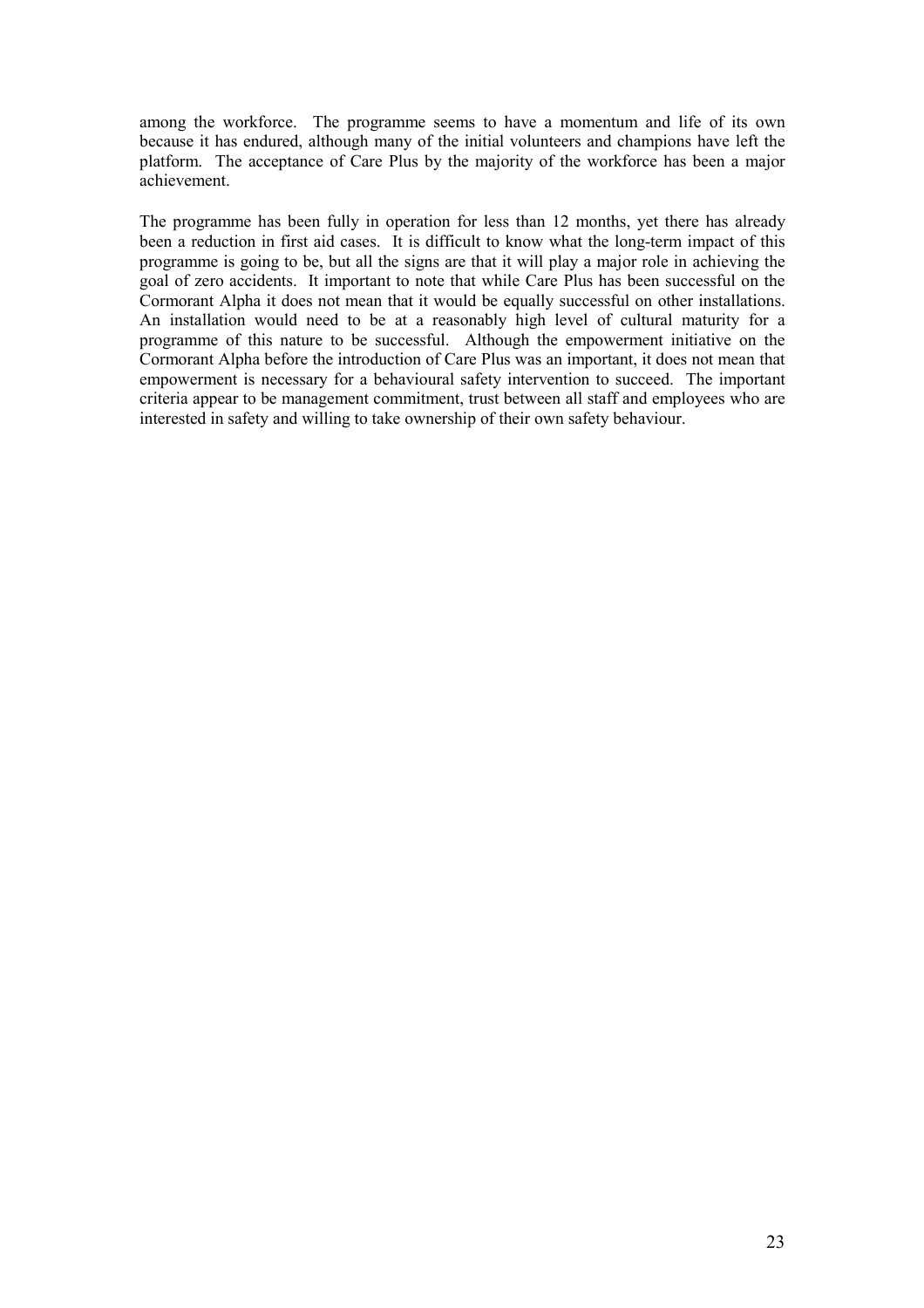## <span id="page-25-0"></span>**11. Overall summary of the four case studies**

The table below provides an overall summary of the results obtained from the four case studies.

| Feature                                             | <b>TOFS</b>                                                                                                                                                 | ASA                                                                                               | <b>STOP</b>                                                                                                                                                     | <b>Care Plus</b>                                                                                                                                                                         | <b>Comments</b>                                                                                                                            |
|-----------------------------------------------------|-------------------------------------------------------------------------------------------------------------------------------------------------------------|---------------------------------------------------------------------------------------------------|-----------------------------------------------------------------------------------------------------------------------------------------------------------------|------------------------------------------------------------------------------------------------------------------------------------------------------------------------------------------|--------------------------------------------------------------------------------------------------------------------------------------------|
| Ownership                                           | Developed and initially used by<br>the drilling crew. Rolled out to<br>the rest of the workforce<br>following the success achieved<br>by the drilling crew. | Initially management-driven and<br>top-down. Now extended to<br>include most core platform staff. | Initially management-driven and<br>top-down. Relaunched to gain<br>acceptance by core platform<br>staff.                                                        | Frontline staff were included<br>from the outset. Once senior<br>management approved the<br>initiative, frontline employees<br>took ownership, developed and<br>implemented the process. | If the programme in going<br>to be operated by frontline<br>staff they must have a<br>sense of programme<br>ownership to ensure<br>success |
| <b>Definition of</b><br>safe / unsafe<br>behaviours | Not defined                                                                                                                                                 | Not defined                                                                                       | Broad categories of unsafe<br>behaviour and work conditions<br>are described. Generic and not<br>tailored for the offshore<br>environment                       | Defined by the steering group on<br>the basis of expert judgement<br>and analysis of previous<br>accidents                                                                               | The definition of safety<br>behaviours is not required<br>by all programmes.                                                               |
| <b>Training</b>                                     | The drilling crew made<br>presentations to the entire<br>workforce and supervisors gave<br>30-40 minute presentations to<br>their team.                     | 5-day train-the-trainer course.<br>One or half-day courses<br>delivered onshore or offshore       | 1-day course for managers and<br>supervisors. Other employees<br>received regular instruction and<br>coaching by supervisor,<br>supported by training materials | Two 2-day training course for<br>the steering group members and<br>four 2 hour sessions for<br>observers delivered offshore                                                              | The more complex the<br>behaviour modification<br>programme, the greater the<br>training requirement.                                      |
| <b>Observation</b>                                  | Enables workers to act on their<br>observations as opposed to<br>encouraging them to make<br>observations.                                                  | Principally focused on safe and<br>unsafe behaviour                                               | Principally focused on safe and<br>unsafe behaviour and unsafe<br>work conditions                                                                               | Focuses specific on safe and<br>unsafe behaviours that are fully<br>defined in the observation<br>checklist                                                                              | In general, observations<br>focus on both safe and<br>unsafe behaviour                                                                     |
| <b>Establishing</b><br>baseline<br>performance      | Not measured                                                                                                                                                | Not measured                                                                                      | Not measured                                                                                                                                                    | Baseline observations were<br>carried out for three months<br>before the official start of the<br>programme.                                                                             | Only one of the four<br>programmes established a<br>baseline. The lack of a<br>baseline makes it difficult<br>to establish effectiveness   |
| Feedback                                            | Face-to-face, immediate verbal<br>feedback when the person calls a<br>TOFS.                                                                                 | Face-to-face, immediate verbal<br>feedback at time during audit                                   | Face-to-face, immediate verbal<br>feedback at time during<br>observation. Monthly summary<br>of trends                                                          | Face-to-face, immediate verbal<br>feedback at time of observation<br>and graphical presentation of<br>performance against targets                                                        | All of the case studies used<br>face to face feedback and<br>one also used graphical<br>feedback                                           |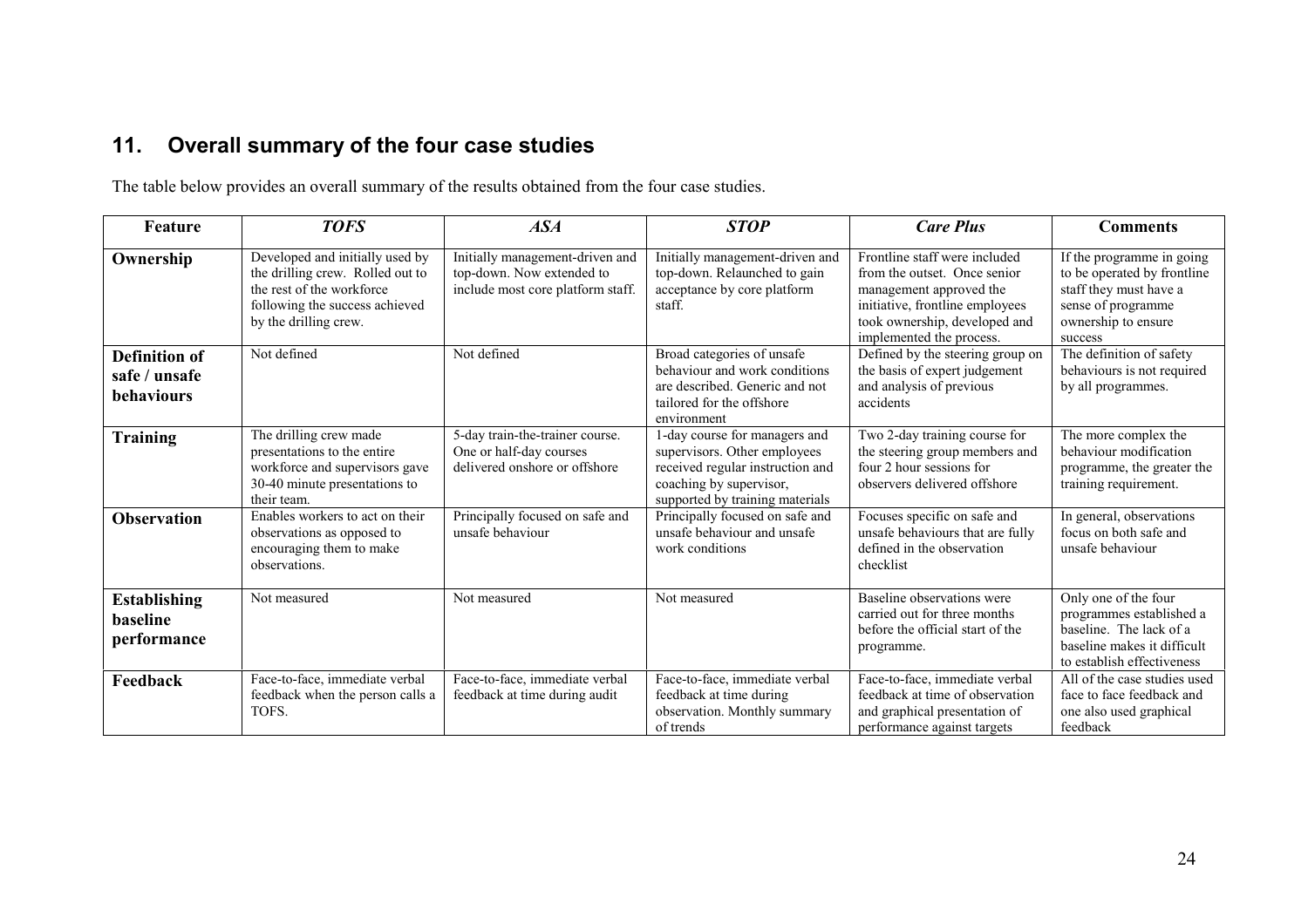| Feature                                 | <b>TOFS</b>                                                                                                                                                                                                                                             | ASA                                                                                                                                         | <b>STOP</b>                                                                                                                                                                                      | <b>Care Plus</b>                                                                                                                                                                                                                                               | <b>Comments</b>                                                                                                                                                                                                                  |
|-----------------------------------------|---------------------------------------------------------------------------------------------------------------------------------------------------------------------------------------------------------------------------------------------------------|---------------------------------------------------------------------------------------------------------------------------------------------|--------------------------------------------------------------------------------------------------------------------------------------------------------------------------------------------------|----------------------------------------------------------------------------------------------------------------------------------------------------------------------------------------------------------------------------------------------------------------|----------------------------------------------------------------------------------------------------------------------------------------------------------------------------------------------------------------------------------|
| <b>Reinforcement</b>                    | Thanks, encouragement, praise.<br>Occasionally spot prizes are<br>awarded for calling a TOFS that<br>prevented an incident.                                                                                                                             | For safe behaviour – thanks.<br>encouragement, praise<br>For unsafe behaviour - coaching<br>and commitment to behavioural<br>change         | For safe behaviour – thanks,<br>encouragement, praise<br>For unsafe behaviour - peer or<br>supervisor coaching                                                                                   | Safe behaviour is encouraged<br>and praised while unsafe<br>behaviour is discussed and the<br>potential consequences<br>identified.                                                                                                                            | Safe behaviour is<br>reinforced through positive<br>feedback from peers.<br>Unsafe behaviour is<br>discouraged by coaching.                                                                                                      |
| Goal-setting &<br><b>Review</b>         | No targets for the number of<br>TOFS are set as the details of a<br>TOFS tend not to be recorded.<br>It is important that people do not<br>feel they are reporting on their<br>colleagues.                                                              | Where appropriate, auditees are<br>encouraged to commit to<br>behavioural change, which is<br>followed-up to ensure<br>implementation.      | If trends are spotted in the STOP<br>data, may set goals for<br>improvement, or decide to run a<br>focused campaign.<br>STOP cards reviewed regularly.<br>Programme is reviewed bi-<br>annually. | Targets are set by the workforce<br>every three months and are<br>based on their performance in<br>the previous quarter.                                                                                                                                       | Goal setting was a core<br>element of only one<br>programme but STOP and<br>ASA also set goals on<br>occasion. Only one of the<br>programmes had been<br>systematically reviewed                                                 |
| <b>Learning points</b>                  | The success of TOFS is due to<br>its simplicity. Setting targets or<br>recording TOFS is unlikely to be<br>of benefit. For TOFS to work<br>supervisors need to believe that<br>frontline staff do not always stop<br>the job if they feel it is unsafe. | Value of non-threatening<br>questioning techniques<br>Consider integrating with other<br>observational techniques                           | Continually monitor volume and<br>quality of STOP cards<br>Research behavioural safety<br>techniques, and help employees<br>design their own programme.                                          | Employee involvement in safety<br>can be achieved, if the<br>programme is implemented<br>correctly and the installation has<br>reached an appropriate level of<br>safety culture maturity.                                                                     | Behaviour modification<br>programmes can be used to<br>develop employee<br>involvement, It is<br>important to actively<br>monitor performance and<br>to understand the strengths<br>and weakness of the<br>programme being used. |
| <b>Effects on safety</b><br>performance | Impossible to quantify. Has<br>changed workers' willingness to<br>stop the job if they have any<br>concerns, with an anticipated<br>knock-on effect on safety.                                                                                          | Impossible to quantify. Has<br>changed management behaviour,<br>with an anticipated knock-on<br>effect on safe behaviour on the<br>platform | Difficult to quantify. Use of<br>STOP campaign during recent<br>shutdown helped avert potential<br>decline in safety performance                                                                 | Accident statistics show that<br>safety has improved since the<br>introduction of Care Plus. It has<br>not been possible to show a<br>causative link between the<br>reduced first aid cases and Care<br>Plus, as the reduction may be<br>due to other factors. | Only one of the case<br>studies showed a<br>significant reduction in<br>accidents. In the other case<br>studies it was difficult to<br>quantify their impact                                                                     |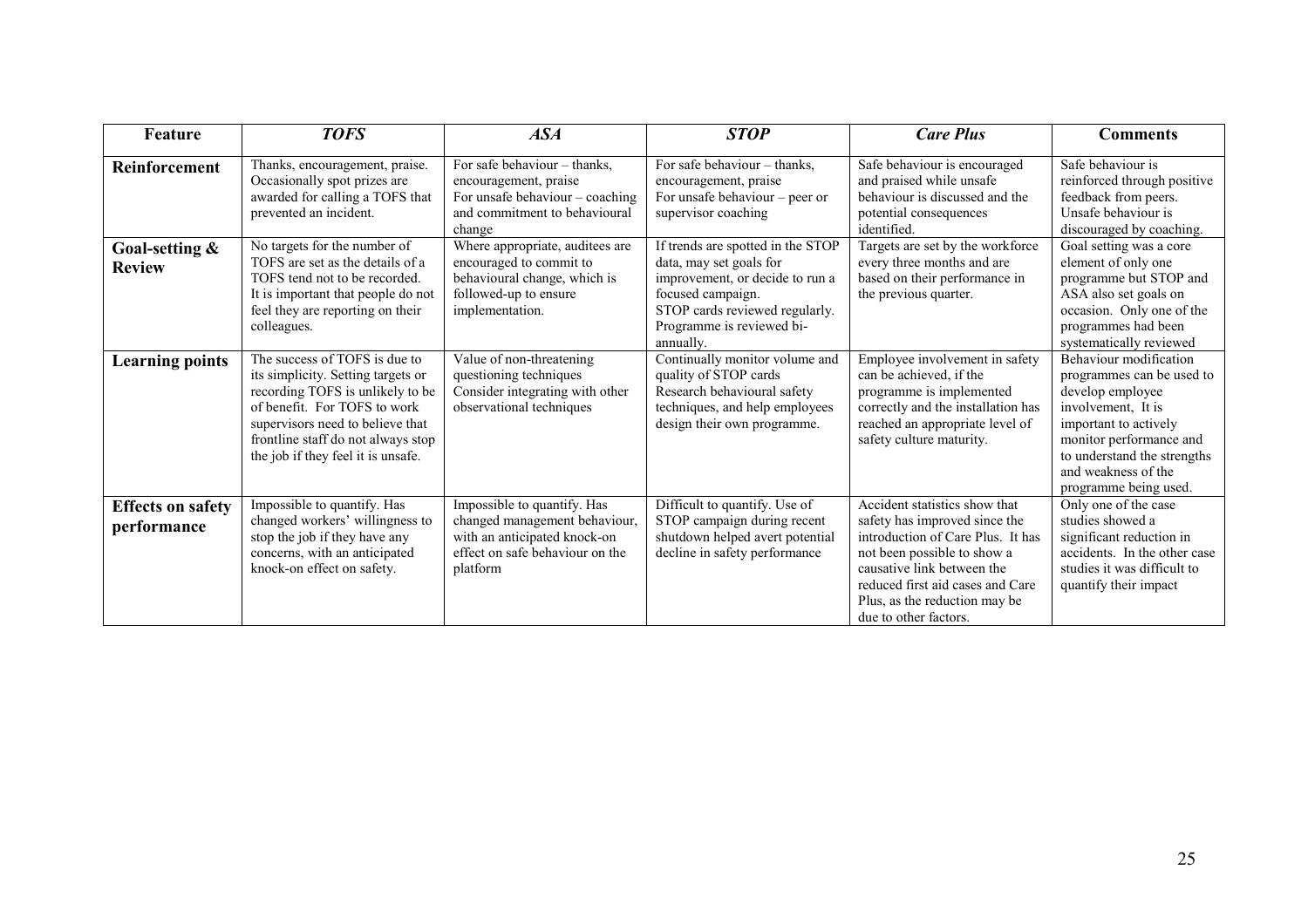## <span id="page-27-0"></span>**12. Conclusions**

The four case studies included very different types of behaviour modification programmes. The case studies are representative of the type of programmes currently being used in the offshore oil industry. General conclusions that can be drawn from the four case studies are outlined below.

- All the interviewees were convinced that the behavioural intervention they were using was having a significant positive impact on safety.
- Only one of the four case studies could demonstrate a significant reduction in accident rates following the introduction of the programme.
- The success of all four programmes was dependent upon management support and commitment.
- The success of programmes aimed at frontline employees requires a pre-existing level of trust between management and workers.
- Early employee involvement in the choosing and implementing of a behaviour modification programme increases the likelihood of success.
- Setting quotas for the number of observation cards to be submitted is likely to be counter productive and may lead to fictitious cards being submitted.
- It is important to moderate people's expectations for early reductions in accident statistics.
- The interpersonal skills (e.g. non-threatening questioning techniques) of installation staff need to be developed in order for the behaviour modification programme to be effective. It is important to note that although some proprietary programmes do not include interpersonal skills training, employees still require these skills to ensure programme effectiveness.

 1 Fleming M. and Lardner R. (1999) *Behaviour modification to improve safety, a review of the literature*, HSE Books Suffolk. <sup>2</sup>

<sup>&</sup>lt;sup>2</sup> Fleming M. and Lardner R. (1999) *The development of a draft safety culture maturity model.* HSE Books Suffolk.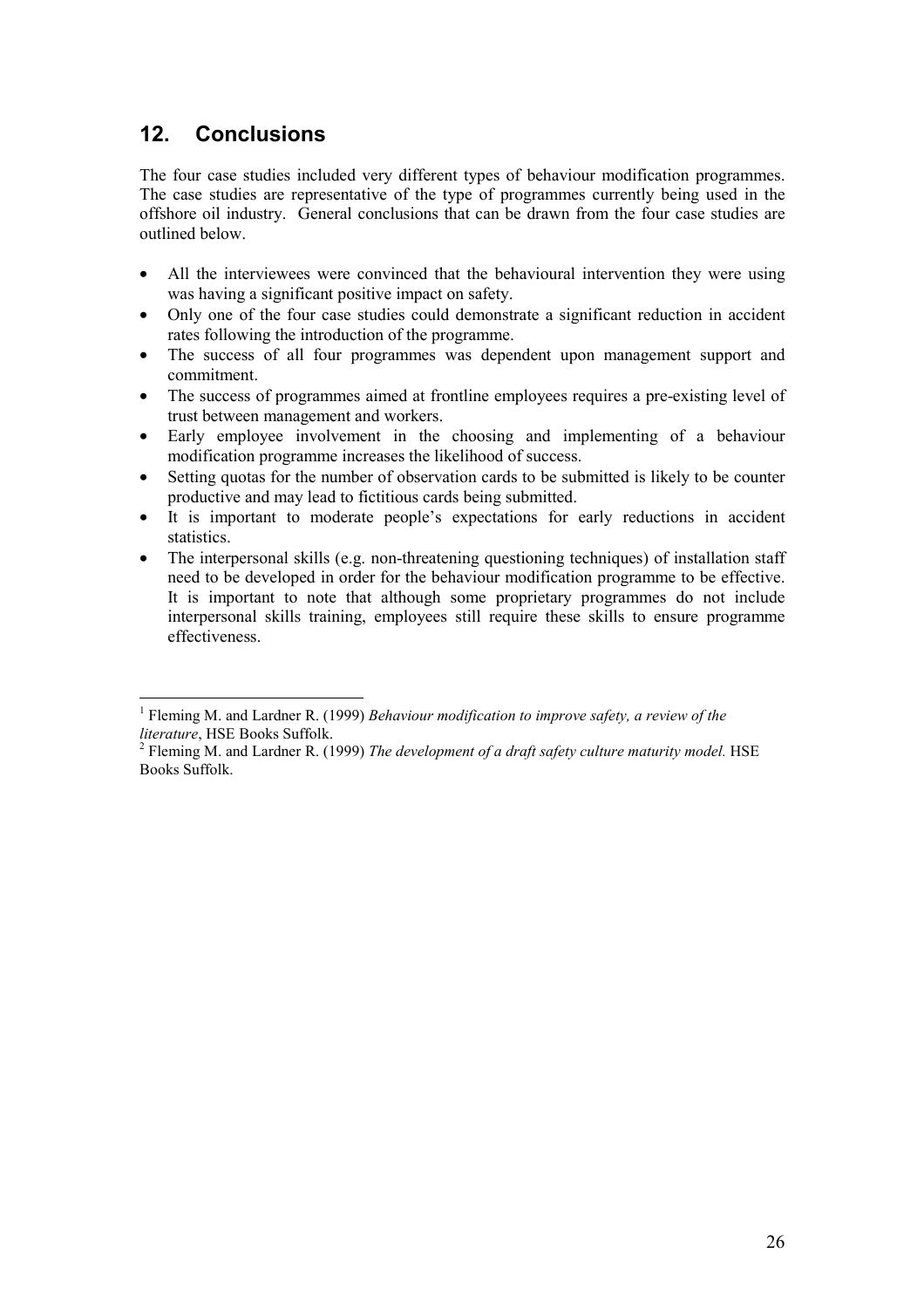Printed and published by the Health and Safety Executive C0.5 1/01